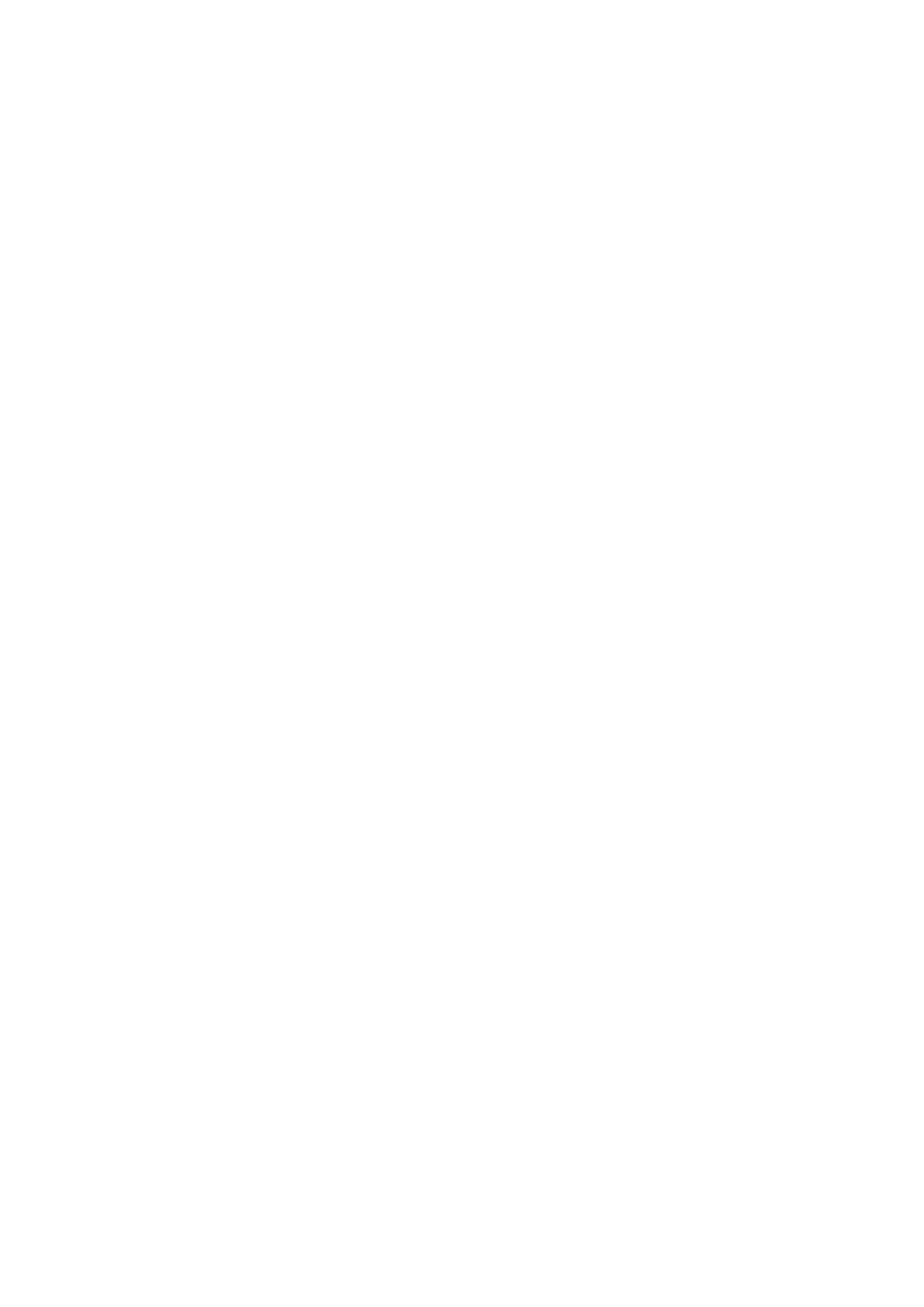

# **TABLE OF CONTENTS**

| Para No.          | <b>Section</b>                                                                                                                                                             | Page No.        |
|-------------------|----------------------------------------------------------------------------------------------------------------------------------------------------------------------------|-----------------|
| 1.                | Preface                                                                                                                                                                    | 1               |
| 2.                | Objective                                                                                                                                                                  | $\mathbf{1}$    |
| 3.                | Applicability                                                                                                                                                              | 1               |
| 4.                | <b>Definitions</b>                                                                                                                                                         | 1               |
| 5.                | <b>Compliance Officer</b>                                                                                                                                                  | 5               |
| 6.                | <b>Duties of Compliance Officer</b>                                                                                                                                        | 5               |
| 7.                | <b>Trading Restrictions</b>                                                                                                                                                | 6               |
| 8.                | Trading when in possession of unpublished price sensitive<br>information                                                                                                   | $\overline{7}$  |
| 9.                | <b>Trading Plans</b>                                                                                                                                                       | 8               |
| 10.               | Pre-Clearance of Trades for dealing in securities                                                                                                                          | 9               |
| $\overline{11}$ . | Disclosures of Trading by Insiders                                                                                                                                         | 11              |
| 11.1              | <b>Initial Disclosures</b>                                                                                                                                                 | 11              |
| 11.2              | <b>Continual Disclosures</b>                                                                                                                                               | 11              |
| 11.3              | Disclosures by other connected persons                                                                                                                                     | 11              |
| $\overline{12}$ . | Disclosure by Directors & Designated Employees                                                                                                                             | 12              |
| $\overline{13.}$  | Other Internal Controls to prevent Insider Trading                                                                                                                         | 12              |
| 14.               | Code of Conduct to Regulate, Monitor and Report Trading<br>by Designated Persons in securities of other companies for<br>which Bank is acting as Intermediary or Fiduciary | 13              |
| 15.               | Awareness among employees                                                                                                                                                  | 14              |
| 16.               | Online submission of Forms                                                                                                                                                 | 14              |
| 17.               | Penalty and punishment for contravention of code of<br>conduct                                                                                                             | 14              |
| $\overline{18}$ . | Inquiry in case of leak / suspected leak of UPSI                                                                                                                           | 15              |
| 19.               | Whistle Blower Policy                                                                                                                                                      | 16              |
| $\overline{20}$ . | Information to the Audit Committee of the Board                                                                                                                            | 16              |
| 21.               | Information to SEBI in case of non compliance                                                                                                                              | 16              |
| $\overline{22}$ . | Disclosure on Website of the Bank                                                                                                                                          | 16 <sup>1</sup> |
|                   | References                                                                                                                                                                 | $\overline{17}$ |
|                   | Forms                                                                                                                                                                      | $18 - 27$       |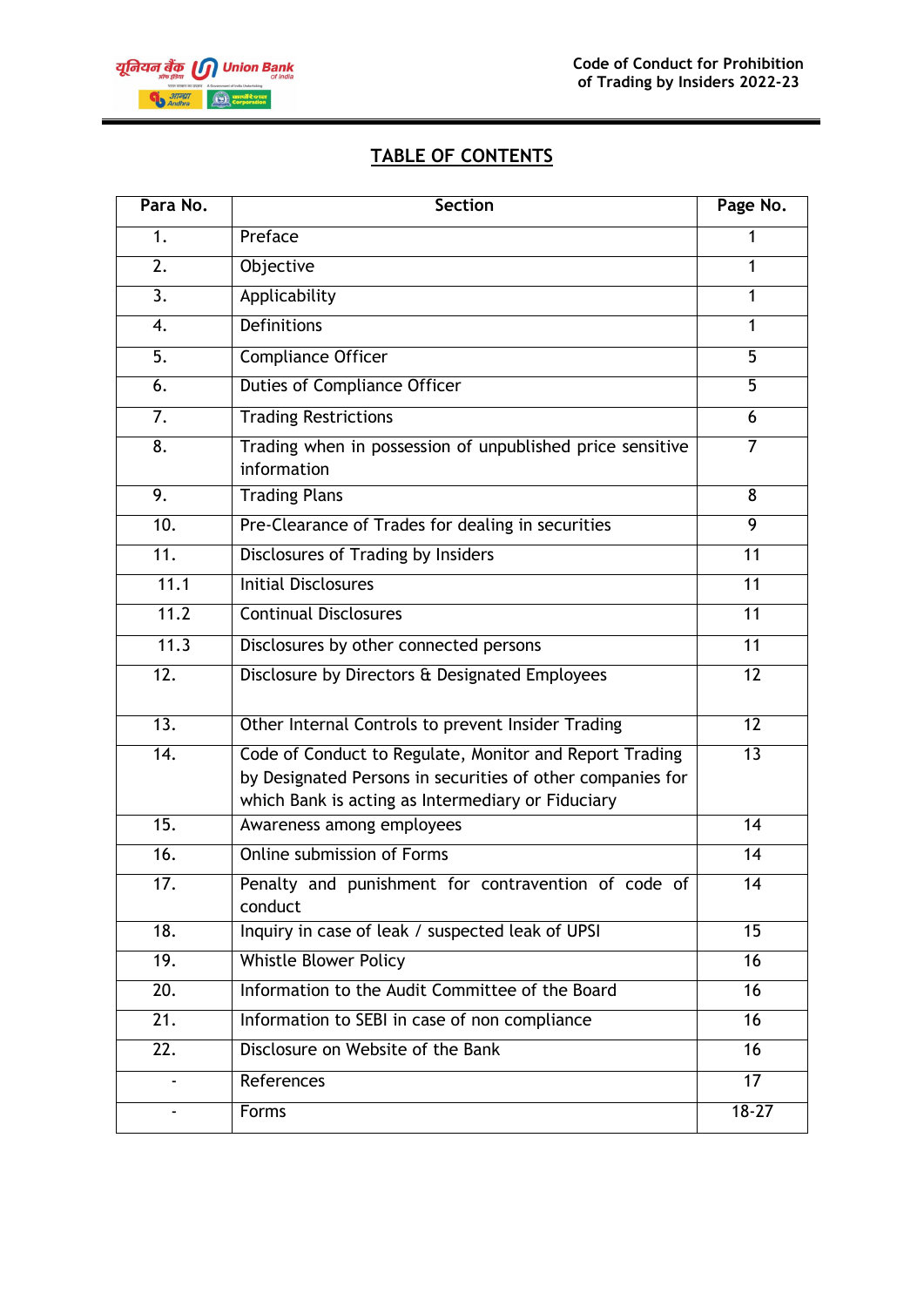

# **List of Forms**

| <b>Form</b>    | <b>Particulars</b>                                                             | Page No. |
|----------------|--------------------------------------------------------------------------------|----------|
| No.            |                                                                                |          |
| 1              | Application for Pre-Clearance of trades in Bank's                              | 18       |
|                | <b>Securities</b>                                                              |          |
| $\overline{2}$ | Undertaking to be submitted along with application for                         | 19       |
|                | pre-clearance                                                                  |          |
| $\overline{3}$ | Pre-Clearance Order                                                            | 20       |
| $\overline{4}$ | Confirmation of Execution of Trade/Information                                 | 21       |
|                | Regarding Decision not to execute the Deal                                     |          |
| $\overline{5}$ | Application for seeking permission for contra trade                            | 22       |
|                | within 6 months                                                                |          |
| 6              | Approval for Executing Contra Trade Within 6 Months                            | 23       |
| $\overline{7}$ | Disclosure of Holding of Securities of<br>Bank<br><sub>on</sub><br>Appointment | 24       |
| 8              | Continual Disclosure of Holding of Securities of Bank by                       | 25       |
|                | <b>Designated Persons</b>                                                      |          |
| $\overline{9}$ | Continual Disclosure of holding of securities of bank by                       | 26       |
|                | <b>Connected Persons</b>                                                       |          |
| 10             | Statement of Disclosure of shares held in the Bank                             | 27       |
|                |                                                                                |          |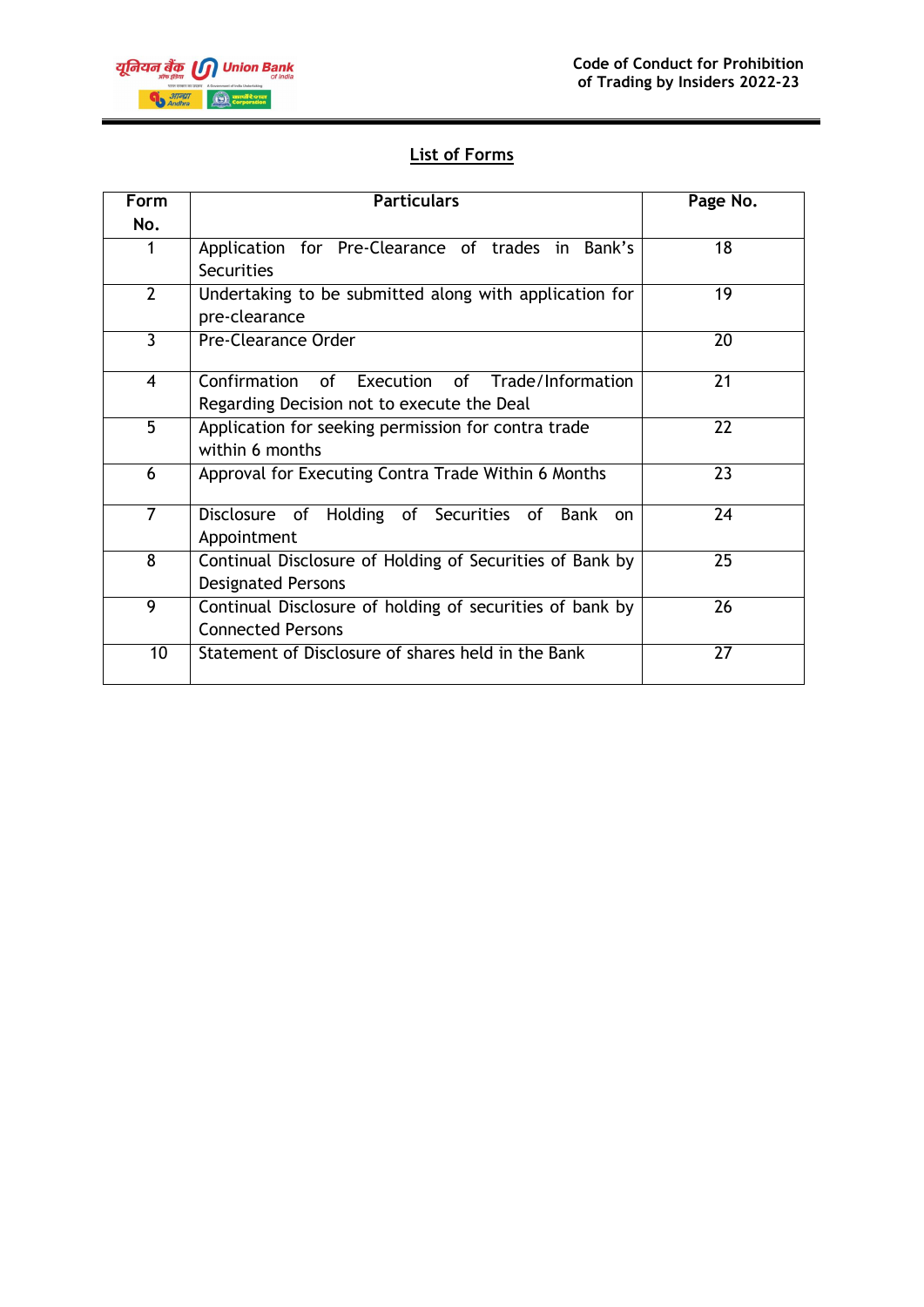

निवेशक सेवायें प्रभाग**,** बोर्ड सनिवालय

Investor Services Division, Board Secretariat 239, Vidhan Bhavan Marg, Nariman Point, Mumbai – 400 021.

# **CODE OF CONDUCT FOR PROHIBITION OF TRADING BY INSIDERS 2022-23**

# **1. Preface**

Securities and Exchange Board of India (SEBI) vide Gazette notification no. LAD-NRO/GN/2014-15/21/85 dated 15<sup>th</sup> January 2015 has issued Securities and Exchange Board of India (Prohibition of Insider Trading) Regulations, 2015 ("**PIT Regulations**"). The same has been amended from time to time. Last such amendment was made vide SEBI (Prohibition of Insider Trading) (Second Amendment) Regulations, 2020.

As per the PIT Regulations, the Board of Directors of listed intermediaries& fiduciaries which includes listed Banks shall formulate a code of conduct to regulate, monitor and report trading by its designated persons and immediate relatives of designated persons with respect to trading in Bank's securities and trading in securities of other companies for which Bank is acting as Intermediary or Fiduciary.

The Board of Directors (the **"Board"**) of Union Bank of India (the **"Bank"**) has adopted this **Code of Conduct for Prohibition of Trading by Insiders** (the **"Code"**) to comply with the above requirements. The Audit Committee of the Board (the "**ACB"**) is empowered to review and amend this Code from time to time.

# **2. Objective**

This Code is framed as per the requirements of the SEBI (Prohibition of Insider Trading) Regulations, 2015, as amended to regulate, monitor and report trading by insiders.

# **3. Applicability**

The Code shall be applicable to Designated Persons and immediate relatives of designated persons as described in the Code or as may be specified by the Board of Directors in consultation with the Compliance Officer.

# **4. Definition**

In the Code, unless the context otherwise requires, the following words, expressions and derivations there from shall have the meanings assigned to them as under:-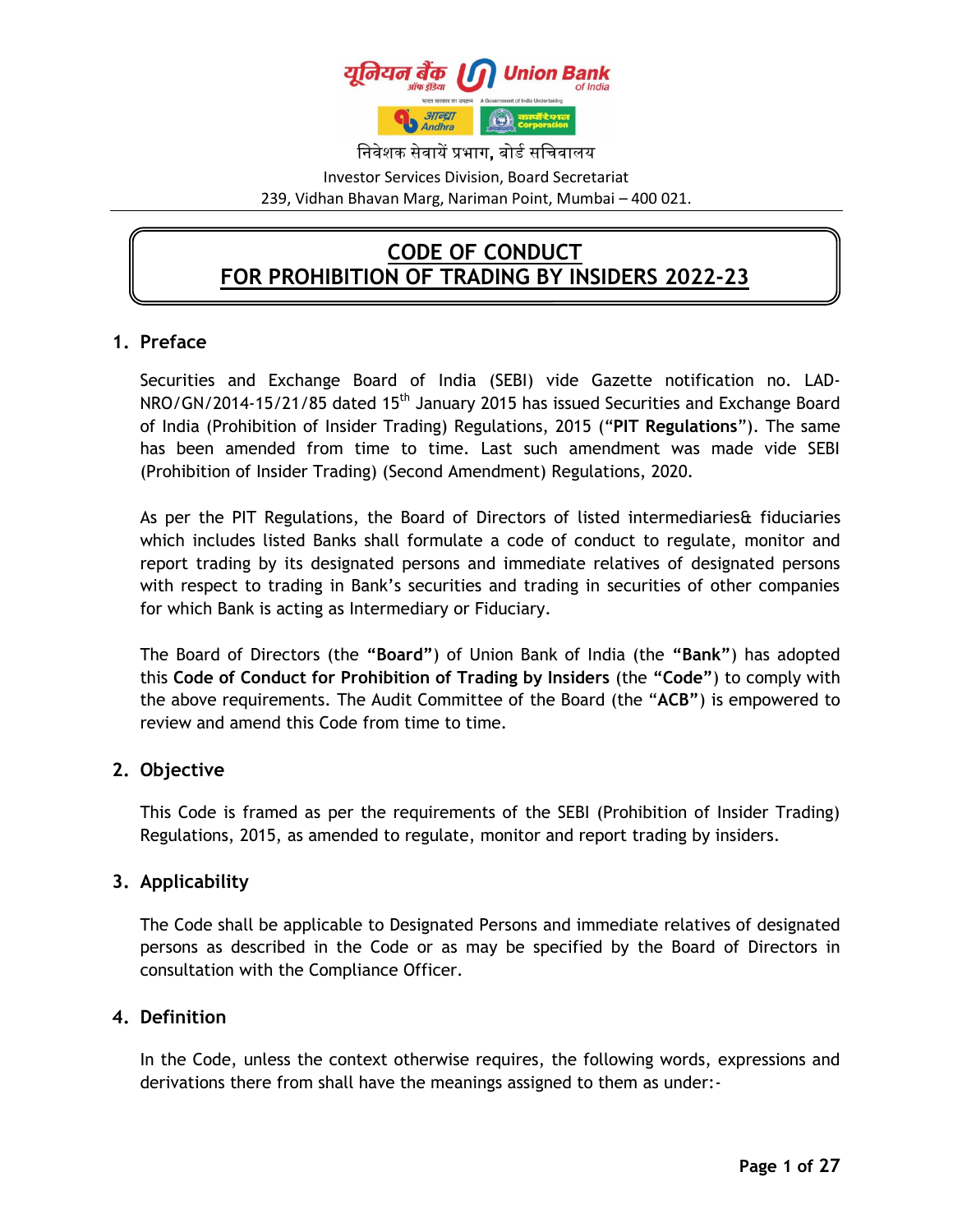

- 4.1 "**Act**" means the Securities and Exchange Board of India Act, 1992;
- 4.2 **"Bank"** means Union Bank of India;
- 4.3 **"Connected person"** means-
	- (i) any person who is or has during the six months prior to the concerned act been associated with the Bank, directly or indirectly, in any capacity including by reason of frequent communication with its officers or by being in any contractual, fiduciary or employment relationship or by being a director, officer or an employee of the Bank or holds any position including a professional or business relationship between himself and the Bank whether temporary or permanent, that allows such person, directly or indirectly, access to unpublished price sensitive information or is reasonably expected to allow such access.
	- (ii) Without prejudice to the generality of the foregoing, the persons falling within the following categories shall be deemed to be connected persons unless the contrary is established
		- a) an immediate relative of connected persons specified in clause (i); or
		- b) a holding company or associate company or subsidiary company; or
		- c) an intermediary as specified in section 12 of the Act or an employee or director thereof; or
		- d) an investment company, trustee company, asset management company or an employee or director thereof; or
		- e) an official of a stock exchange or of clearing house or corporation; or
		- f) a member of board of trustees of a mutual fund or a member of the board of directors of the asset management company of a mutual fund or is an employee thereof; or
		- g) a member of the board of directors or an employee, of a public financial institution as defined in section 2 (72) of the Companies Act, 2013; or
		- h) an official or an employee of a self-regulatory organization recognised or authorized by the Board; or
		- i) a banker of the Bank; or
		- j) a concern, firm, trust, Hindu undivided family, Bank or association of persons wherein a director of the Bank or his immediate relative, has more than ten percent of the holding or interest;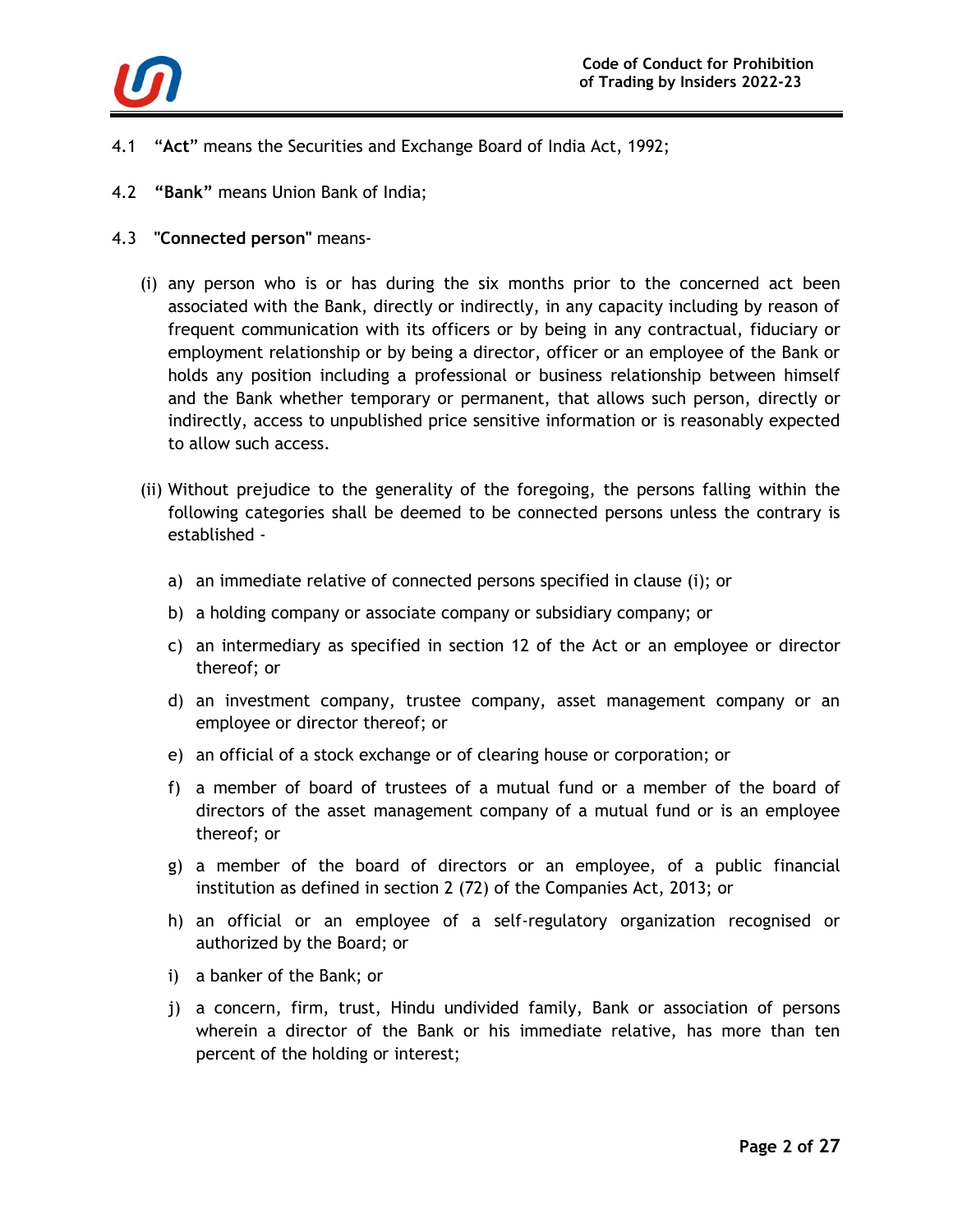

- 4.4 **"Contra Trade"** means a trade or transaction which involves buying or selling any number of shares of the Bank and within 6 months trading or transacting an opposite transaction involving sell or buy following the earlier transaction.
- 4.5 **"Designated Persons"** The following class of persons will be treated as Designated Persons for the purpose of the Code:
	- (i) Promoters of the Bank
	- (ii) All the Directors of the Bank and its material subsidiary
	- (iii) **Employees based on functional role and access to UPSI -** All the officers (Scale I and above) of following verticals –
		- a) Finance and Accounts
		- b) Strategy
		- c) Management Information System (MIS)
		- d) Treasury
		- e) Risk Management
		- f) Compliance
		- g) Stressed Asset Management
		- h) Audit and Inspection
		- i) Board Secretariat
		- j) MD & CEO's Secretariat
		- k) Executive Directors' Secretariat
		- l) Secretaries of all Chief General Managers (CGMs)/General Managers (GMs) posted at Central Office of the Bank
		- m) Employees posted at Department of Information Technology (DIT), identified by the Chief General Manager/General Manager (DIT) on quarterly basis based on their access to unpublished price sensitive information.
	- (iv) **Employees upto two levels below Board of Directors** of the Bank and its material subsidiary irrespective of their functional role in the Bank or ability to have access to unpublished price sensitive information.

*\*The employees referred above in sub-clause (iii) and (iv) are hereinafter referred to as "Designated Employees" for the purpose of the Code.*

- 4.6 **"Fiduciaries"** includes professional firms such as auditors, accountancy firms, law firms, analysts, insolvency professional entities, consultants, banks etc., assisting or advising the Bank.
- 4.7 **"Generally available information"** means information that is accessible to the public on a non-discriminatory basis;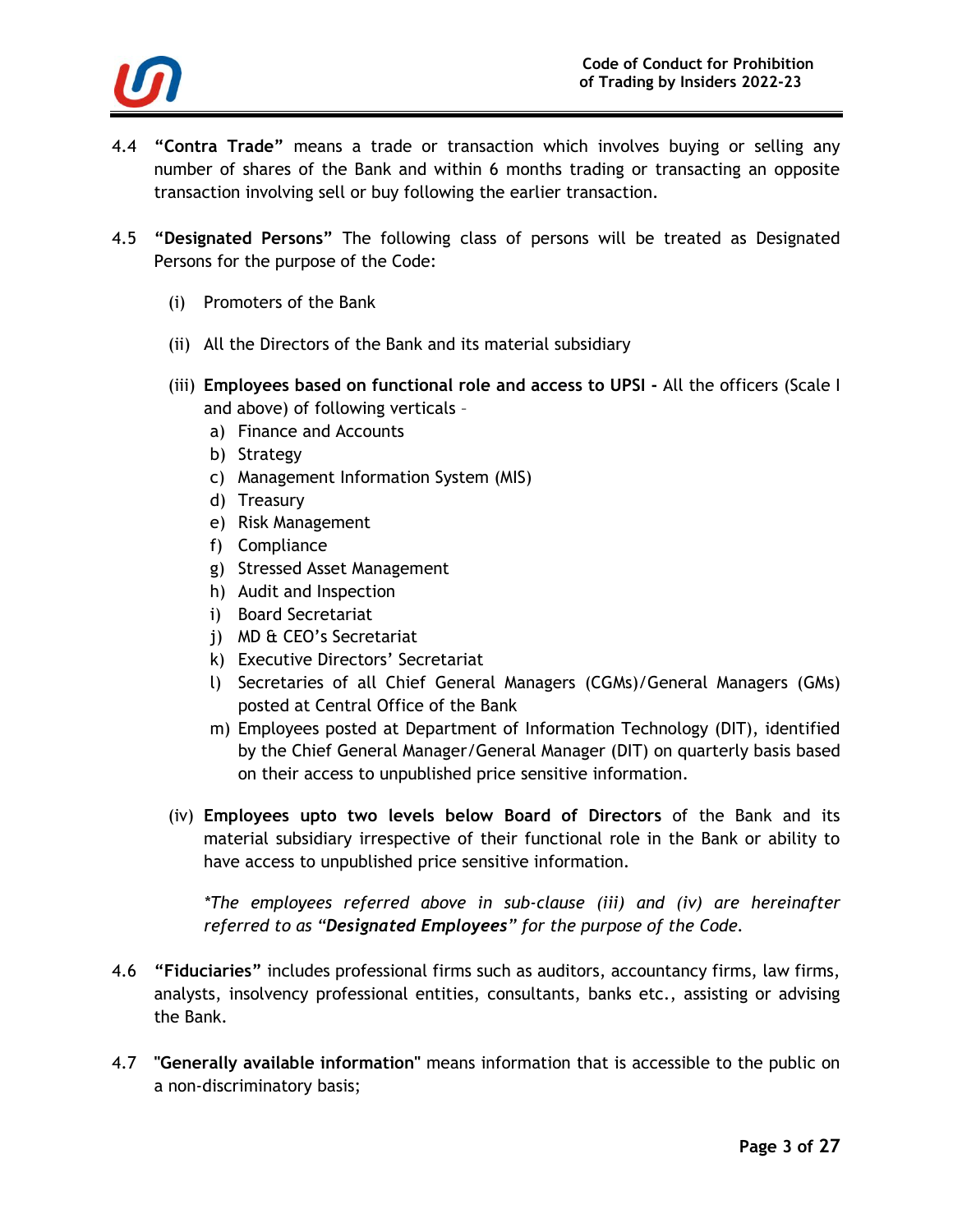

- 4.8 **"Immediate relative"** means any of the following who is either dependent financially on such person, or consults such person in taking decisions relating to trading in securities–
	- a) Spouse
	- b) Father
	- c) Mother
	- d) Brother
	- e) Sister
	- f) Son (including step-son)
	- g) Daughter (including step-daughter)
- 4.9 **"Insider"** means any person who is:
	- i) a connected person; or
	- ii) in possession of or having access to unpublished price sensitive information;
- 4.10 **"Promoter"** shall have the meaning assigned to it under the Securities and Exchange Board of India (Issue of Capital and Disclosure Requirements) Regulations, 2018 or any modification thereof;
- 4.11 **"Promoter Group"** shall have the meaning assigned to it under the Securities and Exchange Board of India (Issue of Capital and Disclosure Requirements) Regulations, 2018 or any modification thereof;
- 4.12 **"Proposed to be listed**" shall include securities of an unlisted company:
	- (i) if such unlisted company has filed offer documents or other documents, as the case may be, with the Board, stock exchange(s) or registrar of companies in connection with the listing; or
	- (ii) if such unlisted company is getting listed pursuant to any merger or amalgamation and has filed a copy of such scheme of merger or amalgamation under the Companies Act**,** 2013.
- 4.13 **"Regulation"** means the "Securities and Exchange Board of India (Prohibition of Insider Trading) Regulations, 2015".
- 4.14 **"Securities"** shall have the meaning assigned to it under the Securities Contracts (Regulation) Act, 1956 or any modification thereof except units of a mutual fund;
- 4.15 **"Trading"** means and includes subscribing, buying, selling, dealing, or agreeing to subscribe, buy, sell, deal in any securities, and "trade" shall be construed accordingly. Further, it also include trading in derivatives of securities;
- 4.16 **"Trading day"** means a day on which the recognized stock exchanges are open for trading;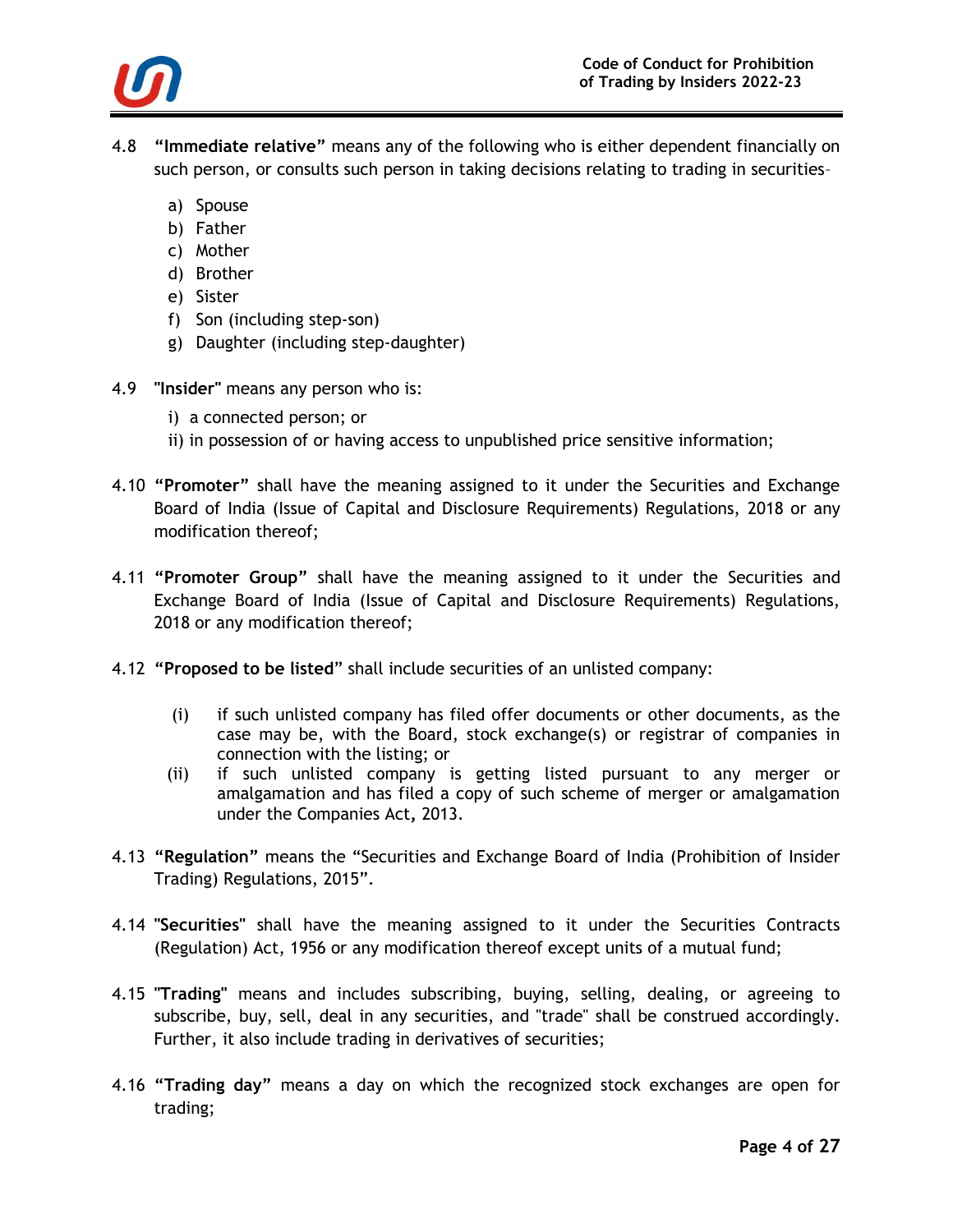

- 4.17 **"Unpublished price sensitive information (UPSI)"** means any information, relating to Bank or its securities, directly or indirectly, that is not generally available which upon becoming generally available, is likely to materially affect the price of the securities and shall, ordinarily including but not restricted to, information relating to the following:
	- (i) Financial results;
	- (ii) Dividends (both interim and final);
	- (iii) Change in capital structure;
	- (iv) Mergers, de-mergers, acquisition, delistings, disposals and expansion of business and such other transactions;
	- (v) Changes in key managerial personnel; and

Words and expressions used and not defined in these regulations but defined in the Securities and Exchange Board of India Act, 1992, the Securities Contracts (Regulation) Act, 1956, the Depositories Act, 1996 or the Companies Act, 2013 and rules and regulations made there under shall have the meanings respectively assigned to them in those legislations.

### **5. Compliance Officer**

**Company Secretary** of the Bank shall be designated as the **Compliance Officer** under this Code who shall report to the Board of Directors of the Bank.

### **6. Duties of Compliance Officer**

- 6.1 The Compliance Officer shall maintain a record of the designated employees and changes, if any, from time to time.
- 6.2 The Compliance Officer shall be responsible for setting forth policies, procedures, monitoring and adherence to the rules for the preservation of "Unpublished Price Sensitive Information", pre-clearance of trades of designated employees and their dependents (directly or through respective department heads as decided by the Bank), monitoring of trades and the implementation of the Code of Conduct under the overall supervision of the Board of Directors of the Bank.
- 6.3 The Compliance Officer may in consultation with the Officer designated as Chief Investor Relations Officer (CIRO) under the Code of Practices and Procedures for Fair Disclosure of Unpublished Price Sensitive Information and Managing Director& CEO or Executive Director(s), specify prohibited period from time to time and immediately make an announcement thereof to all concerned.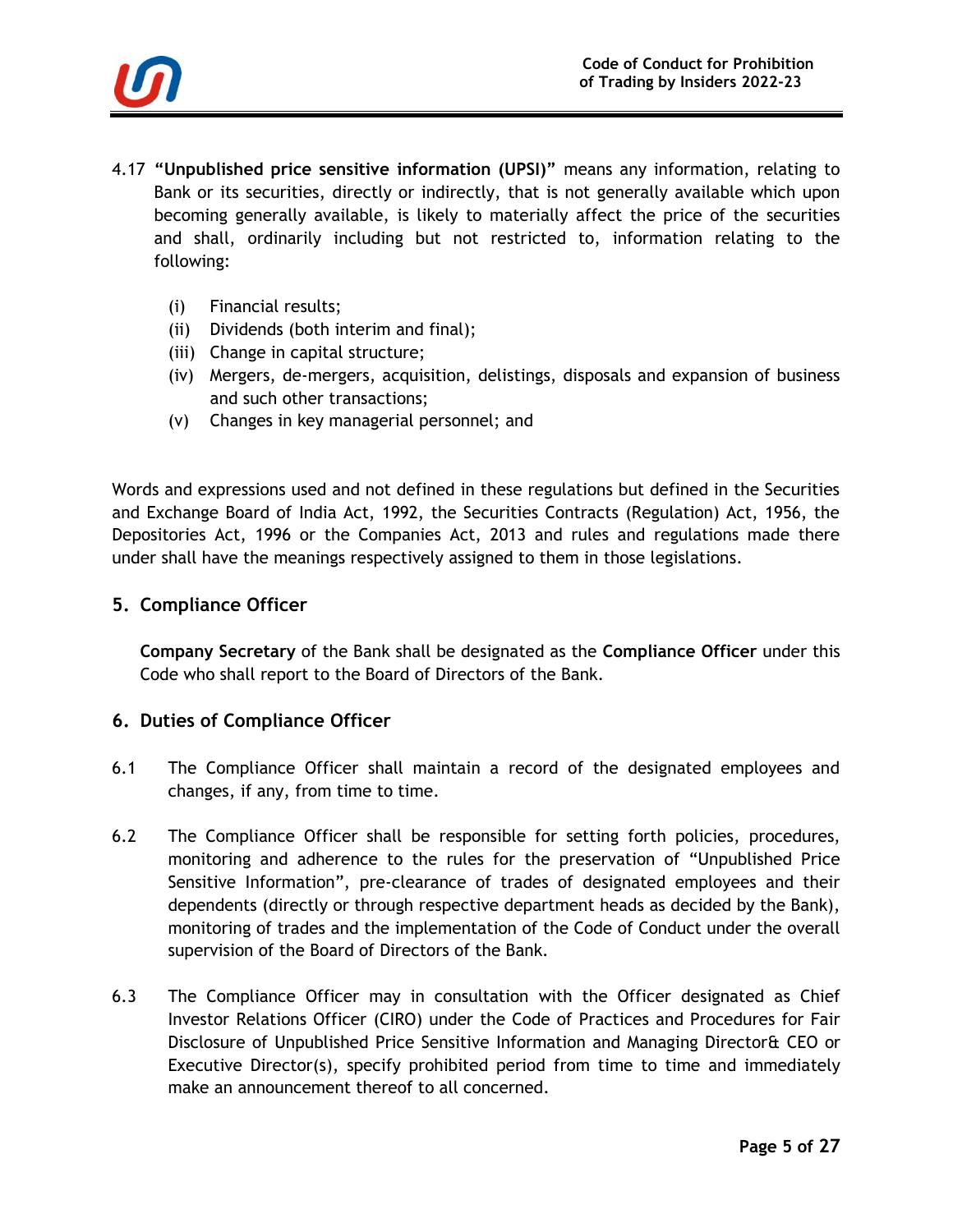

- 6.4 The Compliance Officer shall maintain a record of Prohibited Period specified from time to time.
- 6.5 The Compliance Officer shall maintain records of all the declarations submitted in the appropriate form given by the Directors and Designated Employees for a minimum period of three years.
- 6.6 The Compliance Officer shall assist all the Designated Employees in addressing any clarification regarding the Regulations and the Bank's Code.
- 6.7 The Compliance Officer shall report on quarterly basis on compliance of the Code to the Audit Committee.
- 6.8 The Compliance Officer shall confidentially maintain a list of such securities as a "restricted list" which shall be used as the basis for approving or rejecting applications for pre clearance of trades.
- 6.9 The Compliance Officer shall put in place adequate and effective system of internal controls to ensure compliance with the requirements of SEBI (PIT) Regulations to prevent insider trading.

# **7. Trading Restrictions**

**Trading Window** is the period during which the purchase or sale of transactions is allowed by the Designated Persons and their immediate relatives subject to their satisfying the conditions laid down by the Code.

The period prior to declaration of price sensitive information is particularly sensitive for transactions in the Bank's securities. This sensitivity is due to the fact that the Designated Persons will, during that period, often possess unpublished price sensitive information. During such sensitive times, the Designated Persons and their immediate relatives will have to forego the opportunity of trading in the Bank's securities.

### **The Designated Persons and their immediate relatives shall not deal in the securities of the Bank when the trading window is closed.**

The Compliance Officer shall decide the period during which Trading Window shall be closed. Generally, the closure of Trading Window for securities of the Bank shall be announced when any of the following events occurs -

a) Declaration of Financial results (quarterly, half-yearly and annual)\*\*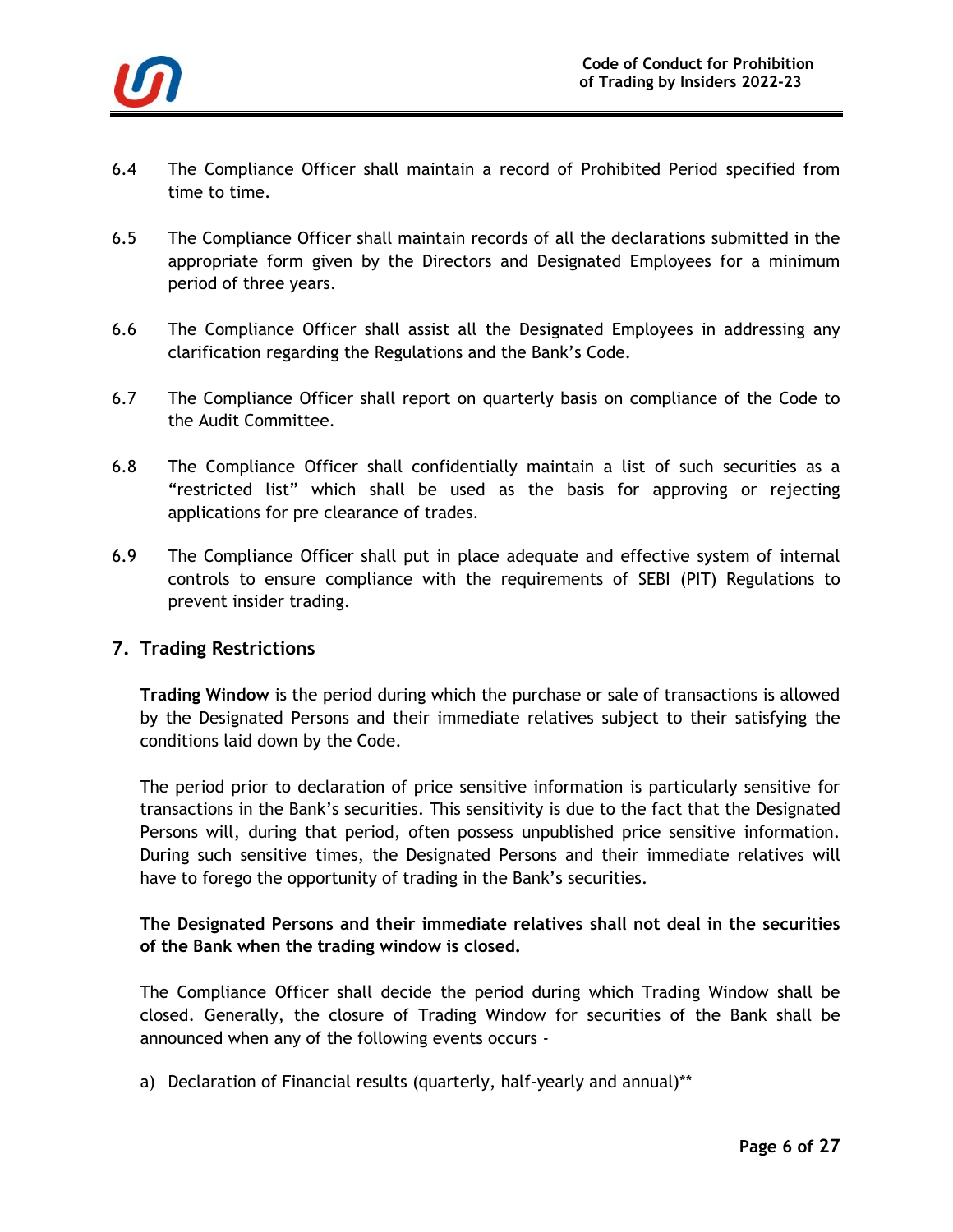

- b) Declaration of dividends (interim and final)
- c) Issue of securities by way of public/rights/bonus, etc.
- d) Any major expansion plans or execution of new projects
- e) Amalgamation, mergers, takeovers and buy-back
- f) Disposal of whole or substantially whole of the undertaking
- g) Any changes in policies, plans or operations of the Bank

\*\*Trading window shall be closed from the end of every quarter till 48 hours after the declaration of financial results.

The timing for re-opening of the trading window shall be determined by the compliance officer taking into account various factors including the unpublished price sensitive information in question becoming generally available and being capable of assimilation by the market, which in any event shall not be earlier than forty-eight hours after the information becomes generally available.

The trading window shall also be applicable to any person having contractual or fiduciary relation with the Bank, such as auditors, accountancy firms, law firms, analysts, consultants etc. assisting or advising the Bank. These insiders who are in possession of UPSI shall not trade even when trading window is not closed

In case any director or employee has to be allotted securities in terms of ESOP/ESPS of the Bank, there shall be no restriction on allotment of securities even during the Trading Window closure period. However, the employee shall not be permitted to dispose off the securities during the Trading Window closure period.

# **8. Trading when in possession of unpublished price sensitive information**

No insider shall trade in securities that are listed or proposed to be listed on a stock exchange when in possession of unpublished price sensitive information. When a person who has traded in securities has been in possession of unpublished price sensitive information, his trades would be presumed to have been motivated by the knowledge and awareness of such information in his possession.

**Exemptions:** Insider may prove his innocence by demonstrating the circumstances including the following: -

(i) The transaction is an off-market inter se transfer between insiders who were in possession of the same unpublished price sensitive information without being in breach of Code of Conduct for Fair Disclosure of UPSI and both the parties had made a conscious and informed trade decision.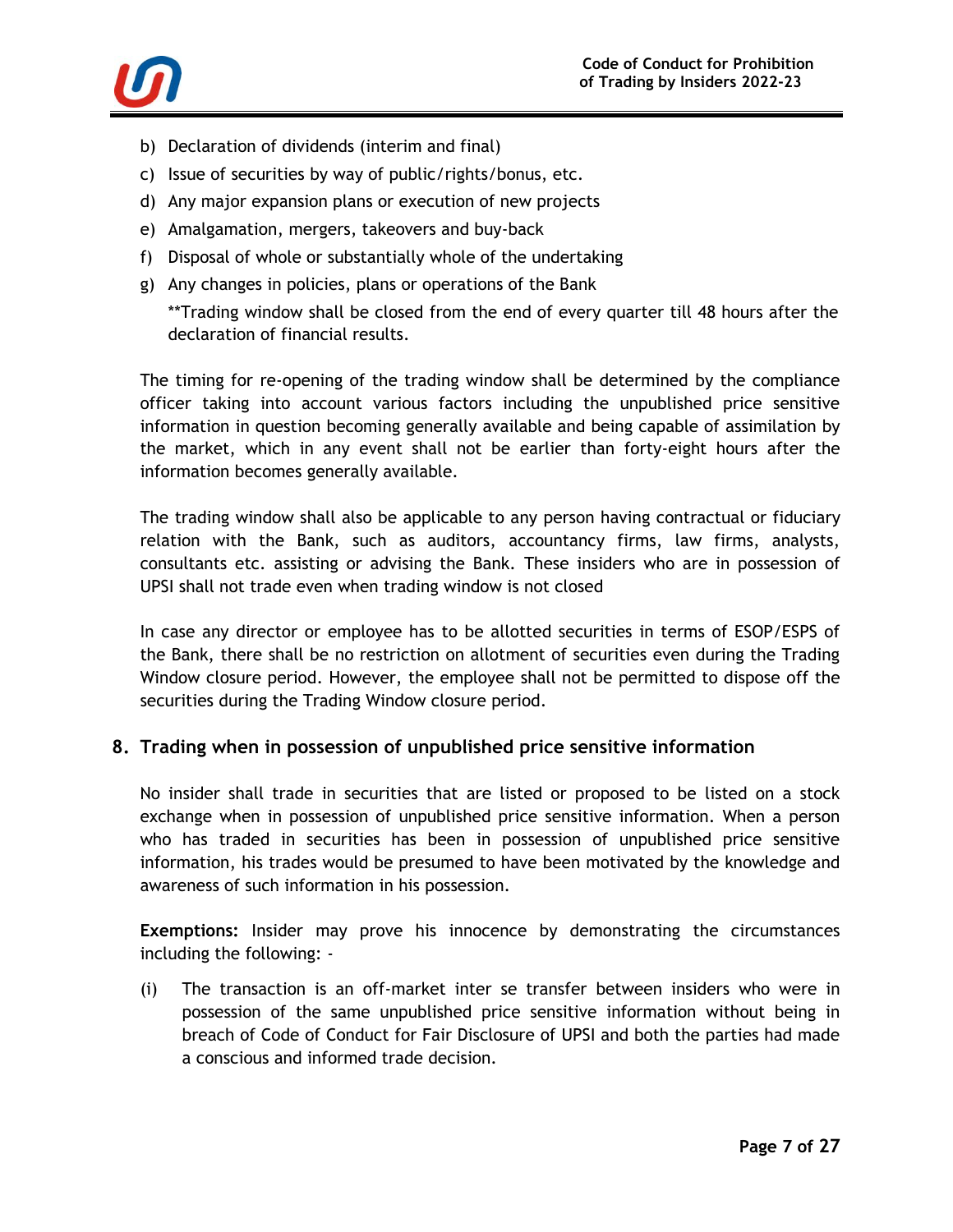

Provided that the off-market trades shall be reported by the insiders to the Compliance Officer within two working days. Further, the Bank shall notify the particulars of such trades to the stock exchanges within two trading days from receipt of disclosure or from becoming aware of such information.

- (ii) The transaction was carried out through the block deal window mechanism between persons who were in possession of the unpublished price sensitive information without being in breach of Code of Conduct for Fair Disclosure of UPSI and both parties had made a conscious and informed trade decision.
- (iii) The transaction in question was carried out pursuant to a statutory or regulatory obligation to carry out a bona fide transaction.
- (iv) The transaction in question was undertaken pursuant to the exercise of stock options in respect of which the exercise price was pre-determined in compliance with applicable regulations.
- (v) in the case of non-individual insiders:
	- a) the individuals who were in possession of such unpublished price sensitive information were different from the individuals taking trading decisions and such decision-making individuals were not in possession of such unpublished price sensitive information when they took the decision to trade; and
	- b) appropriate and adequate arrangements were in place to ensure that these regulations are not violated and no unpublished price sensitive information was communicated by the individuals possessing the information to the individuals taking trading decisions and there is no evidence of such arrangements having been breached;
- (vi) The trades were pursuant to a trading plan set up in accordance with para 9 of this Code.

# **9. Trading Plans**

- 9.1 An insider shall be entitled to formulate a trading plan and present it to the compliance officer for approval and public disclosure pursuant to which trades may be carried out on his behalf in accordance with such plan.
- 9.2 Such trading plan shall:
	- a. not entail commencement of trading on behalf of the insider earlier than six months from the public disclosure of the plan;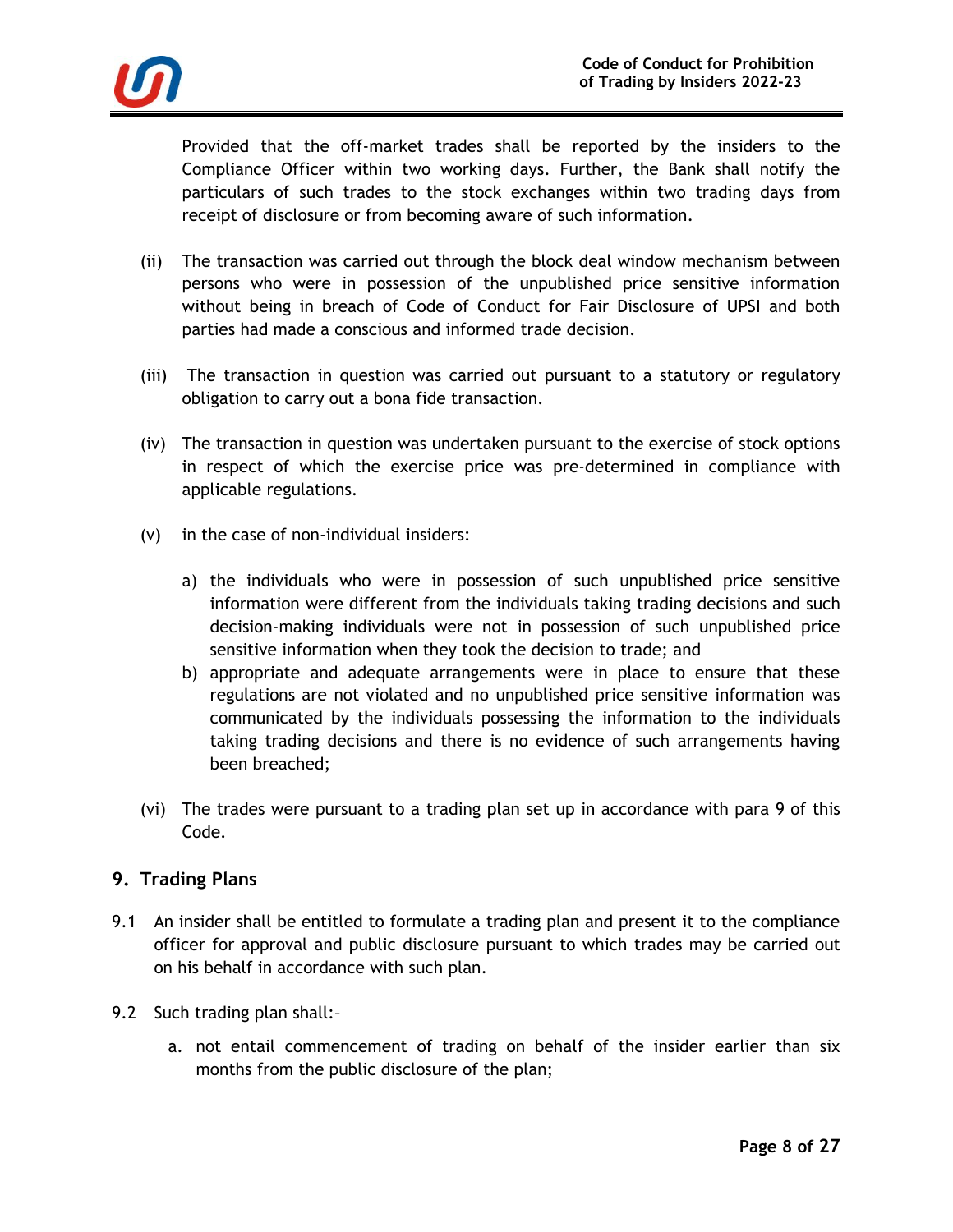

- b. not entail trading for the period between the twentieth trading day prior to the last day of any financial period for which results are required to be announced by the issuer of the securities and the second trading day after the disclosure of such financial results;
- c. entail trading for a period of not less than twelve months;
- d. not entail overlap of any period for which another trading plan is already in existence;
- e. set out either the value of trades to be effected or the number of securities to be traded along with the nature of the trade and the intervals at, or dates on which such trades shall be effected; and
- f. not entail trading in securities for market abuse.
- 9.3 The compliance officer shall review the trading plan to assess whether the plan would have any potential for violation of these regulations and shall be entitled to seek such express undertakings as may be necessary to enable such assessment and to approve and monitor the implementation of the plan.
- 9.4 The trading plan once approved shall be irrevocable and the insider shall mandatorily have to implement the plan, without being entitled to either deviate from it or to execute any trade in the securities outside the scope of the trading plan.

Provided that the implementation of the trading plan shall not be commenced if any unpublished price sensitive information in possession of the insider at the time of formulation of the plan has not become generally available at the time of the commencement of implementation and in such event the compliance officer shall confirm that the commencement ought to be deferred until such unpublished price sensitive information becomes generally available information so as to avoid a violation.

9.5 Upon approval of the trading plan, the compliance officer shall notify the plan to the stock exchanges on which the securities are listed.

# **10. Pre-Clearance of Trades for dealing in securities**

- 10.1. Designated Person can deal in the securities of the Bank only when the trading window is open and Designated Person is not in the possession of any unpublished price sensitive information.
- 10.2. If the traded value of securities of the Bank is less than or equal to Rs. 10,00,000 (Rupees Ten Lakhs) in a calendar quarter no pre clearance is required. However,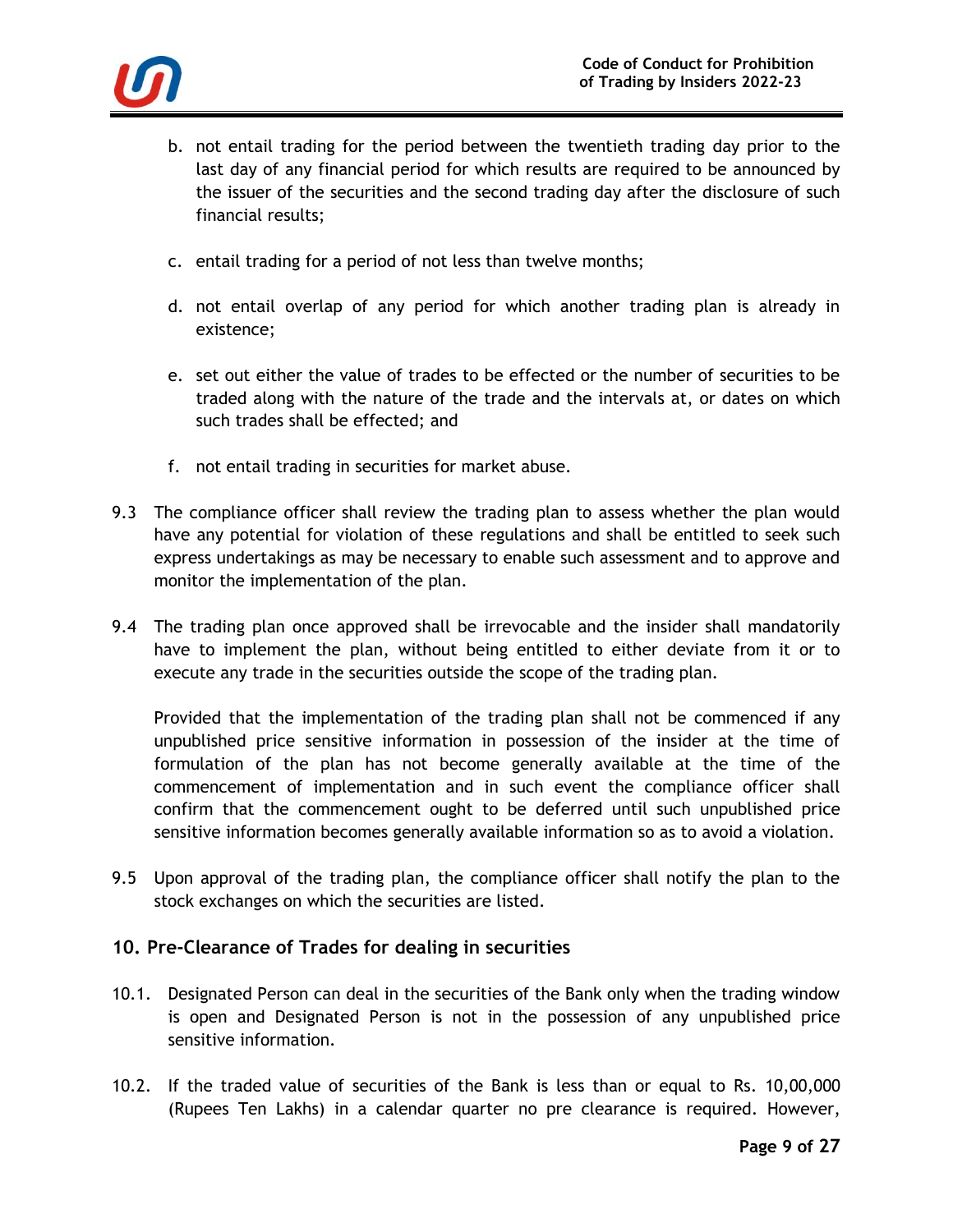

**if the traded value of securities is likely to be more than Rs. 10,00,000 (Rupees Ten Lakhs) in a calendar quarter then pre-clearance from the Compliance Officer is required.**

- 10.3. Pre-clearance of trades shall not be required for a trade executed as per an approved trading plan.
- 10.4. Designated Person has to apply for pre-clearance of trades to Compliance Officer in the **Form 1** and has to provide an undertaking to the effect that the applicant for preclearance is not in possession of any unpublished price sensitive information in **Form 2.**
- 10.5. The Compliance Officer may grant the pre-clearance in **Form 3** after
	- a) seeking such information as may be necessary from the applicant;
	- b) confirming the accuracy of declaration submitted by applicant that he is not in the possession of unpublished price sensitive information;
	- c) confirming that the applicant has not done any prior contra trade within the period of six months;
	- d) confirming that the securities for which pre-clearance has been sought is not covered under the restricted list;

The pre-clearance shall be valid for a period of seven trading days and within which trades that have been pre-cleared have to be executed by the designated person, failing which fresh pre-clearance would be needed for the trades to be executed.

- 10.6. Designated Person shall inform the Compliance Officer in **Form 4** of execution of trade for which pre-clearance was sought within 2 trading days from the execution of trade.
- 10.7. In case the Designated Person decides not to execute the trade after securing preclearance, he/she shall inform the Compliance Officer of such decision along with reasons thereof immediately in **Form 4.**
- 10.8. **Prohibition on Contra Trade within six months:** A Designated Person who is permitted to trade (buy or sell) shall not execute a contra trade (sell or buy) any number of securities for the next six months following the prior transaction unless permission in this regard has been obtained from Compliance Officer in **Form 5**.This restriction is not applicable for trades carried out in accordance with the approved trading plan.
- 10.9. The Compliance Officer may grant relaxation to a contra trade for reasons recorded in writing provided that such relaxation does not violate the Code or Regulations, on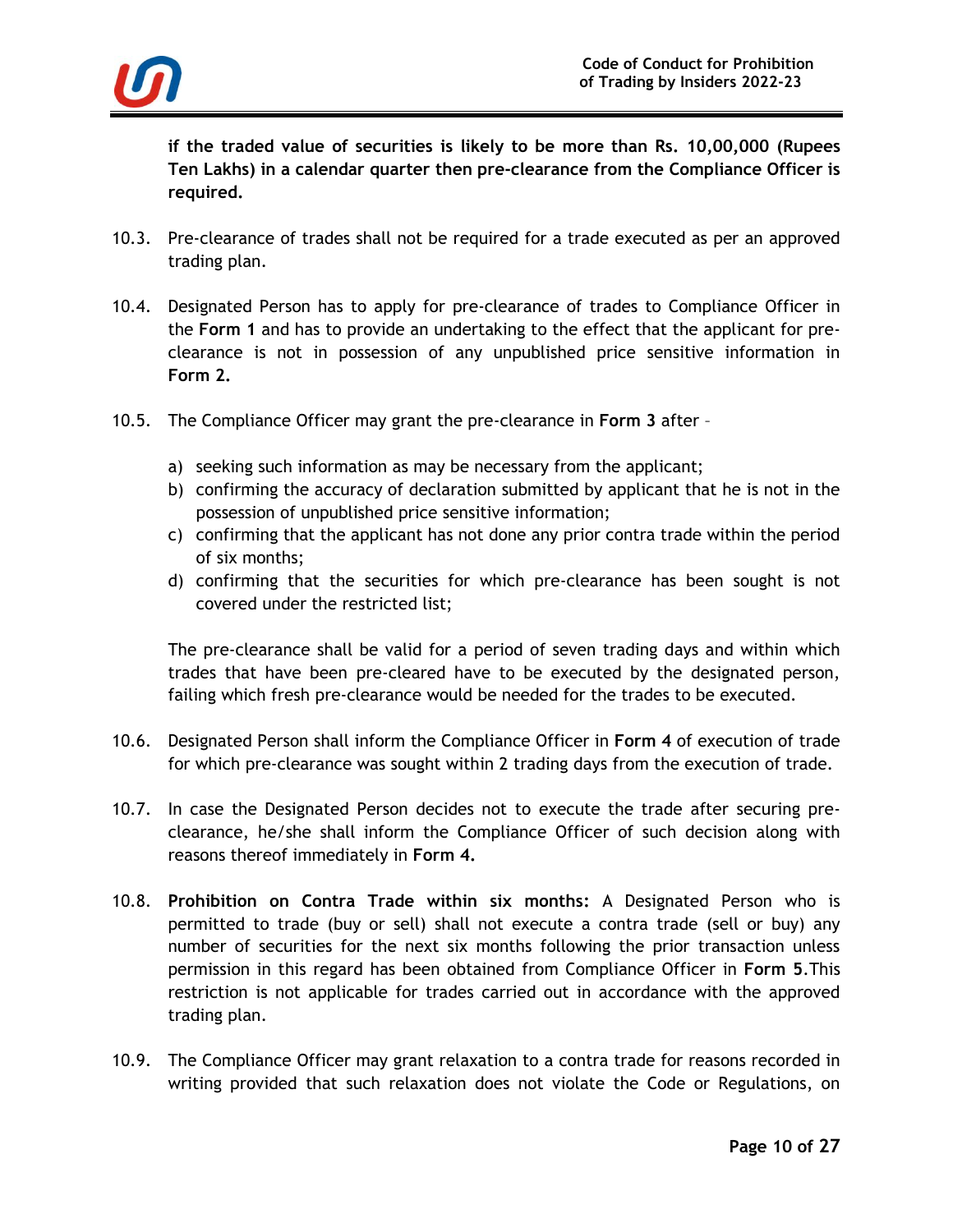

receipt of application from Designated Person. The said relaxation order shall be issued in **Form 6**.

10.10. In case a contra trade is executed within 6 months inadvertently or otherwise, in violation of such a restriction, the profits from such trade shall be liable to be disgorged for remittance to the SEBI for credit to the Investor Protection and Education Fund administered by the SEBI under the Act. This provision shall not be applicable for trades pursuant to exercise of employee stock option.

### **11. Disclosures of Trading by Insiders**

### 11.1 **Initial Disclosures**

Every person on appointment as a **Director or Key Managerial Personnel** of the Bank or upon becoming a Promoter or member of the Promoter group shall disclose their as well as their immediate relatives' holding of securities of the Bank as on the date of appointment, to the Bank **within seven days** of such appointment in **Form 7**.

### 11.2 **Continual Disclosures**

- a) **To Bank -** Every Promoter, member of the Promoter group, Director and Designated person of the Bank shall disclose to the Bank the number of such securities acquired or disposed of **within two trading days** of such transaction if the value of the securities traded, whether in one transaction or a series of transactions over any calendar quarter, aggregates to a traded value in excess of **Rs.10,00,000 (Rupees Ten Lakhs) in Form 8**;
- b) **To Stock Exchanges -** Compliance Officer shall notify the particulars of such trading to the stock exchange on which the securities are listed within two trading days of receipt of the disclosure from the insider in Form 8 or from becoming aware of such information.

**Note:** The disclosure of the incremental transactions after any aforesaid disclosure shall be made when the transactions effected after the prior disclosure cross the threshold limit of Rs.10,00,000 (Rupees Ten Lakhs).

#### 11.3 **Disclosures by other connected persons**

Compliance Officer may at his discretion require any other connected person or class of connected persons to make disclosures of holdings and trading in securities of the Bank in **Form 9** and at such frequency as may be determined by the Compliance Officer in order to monitor compliance with these regulations.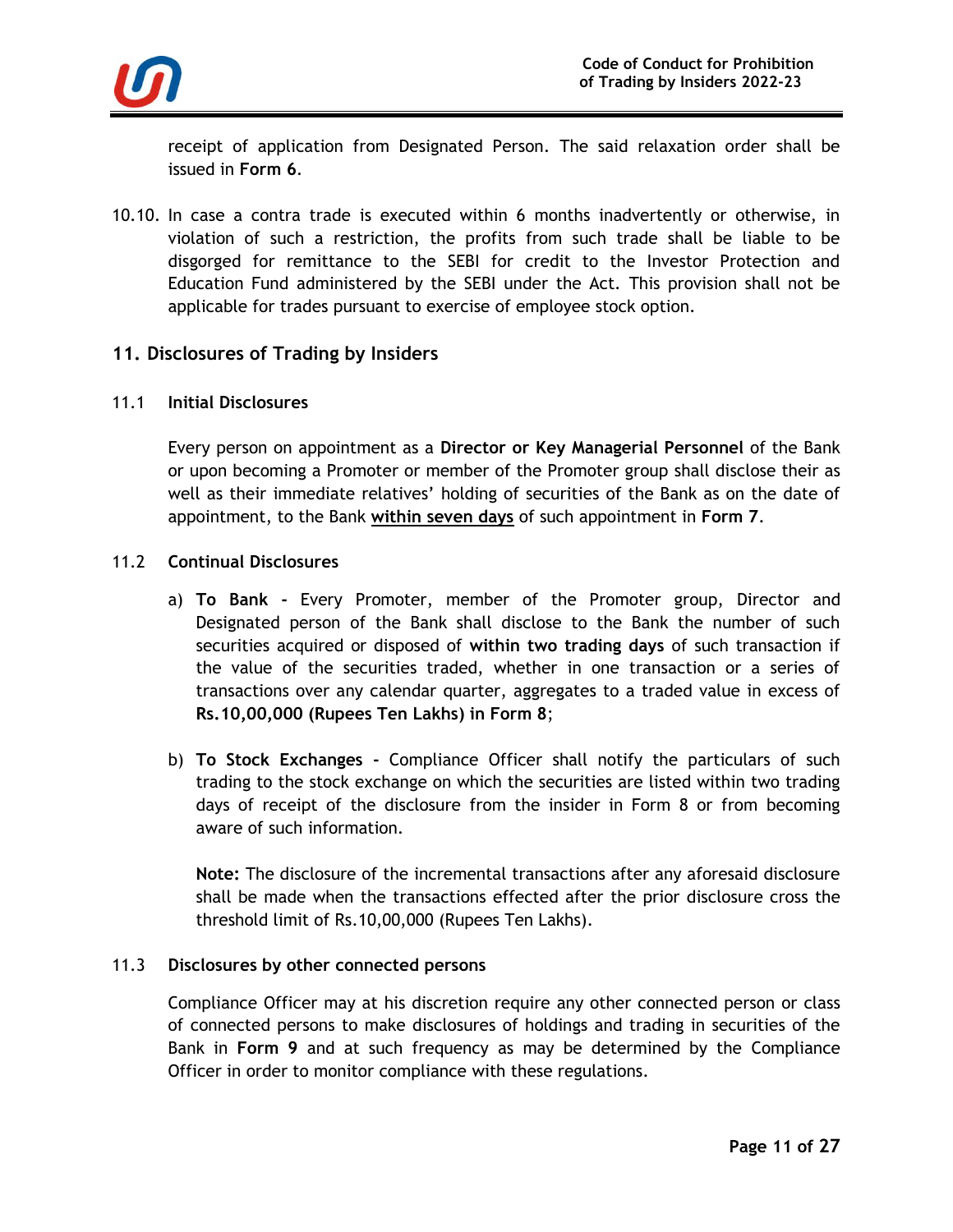

# **12. Disclosures by Directors & Designated Employees**

### 12.1 **Disclosure of Name & PAN etc. by Designated Employees**

All designated persons shall be required to submit Names and Permanent Account Number (PAN) or any other identifier authorized by law (such as Aadhaar, Voter ID, Passport etc.) of the following to the Bank on an annual basis and as and when the information changes:

- a. immediate relatives;
- b. persons with whom such designated person(s) shares a material financial relationship;
- c. Phone, and mobile numbers which are used by them;

In addition, the names of educations institutions from which designated persons have graduated and names of their past employers shall also be disclosed on a one time basis.

Explanation – the term "material financial relationship" shall mean a relationship in which one person is a recipient of any kind of payment such as by way of a loan or gift during the immediately preceding twelve months, equivalent to at least 25% of such payer's annual income but shall exclude relationships in which the payment is based on arm's length transactions.

**All designated employees shall submit the above disclosure in 'Union Parivar' on an Annual basis.**

### 12.2 **Disclosure of holding of Bank's Securities by Directors and Designated Employees**

All the Directors and Designated Employees are required to submit Disclosure of holding of Bank's Securities in their name and in name of their immediate relatives in **Form 10**  for every quarter within 30 days from the end of quarter.

**All designated employees shall submit the Disclosure of Shares in 'Union Parivar' on quarterly basis.**

### **13. Other Internal Controls to prevent Insider Trading**

13.1 The Compliance Officer is authorised to identify any employee who have access to unpublished price sensitive information as designated employee even if he is not covered under the definition of designated employee under the Code and all the provisions of the Code shall be applicable to such employee.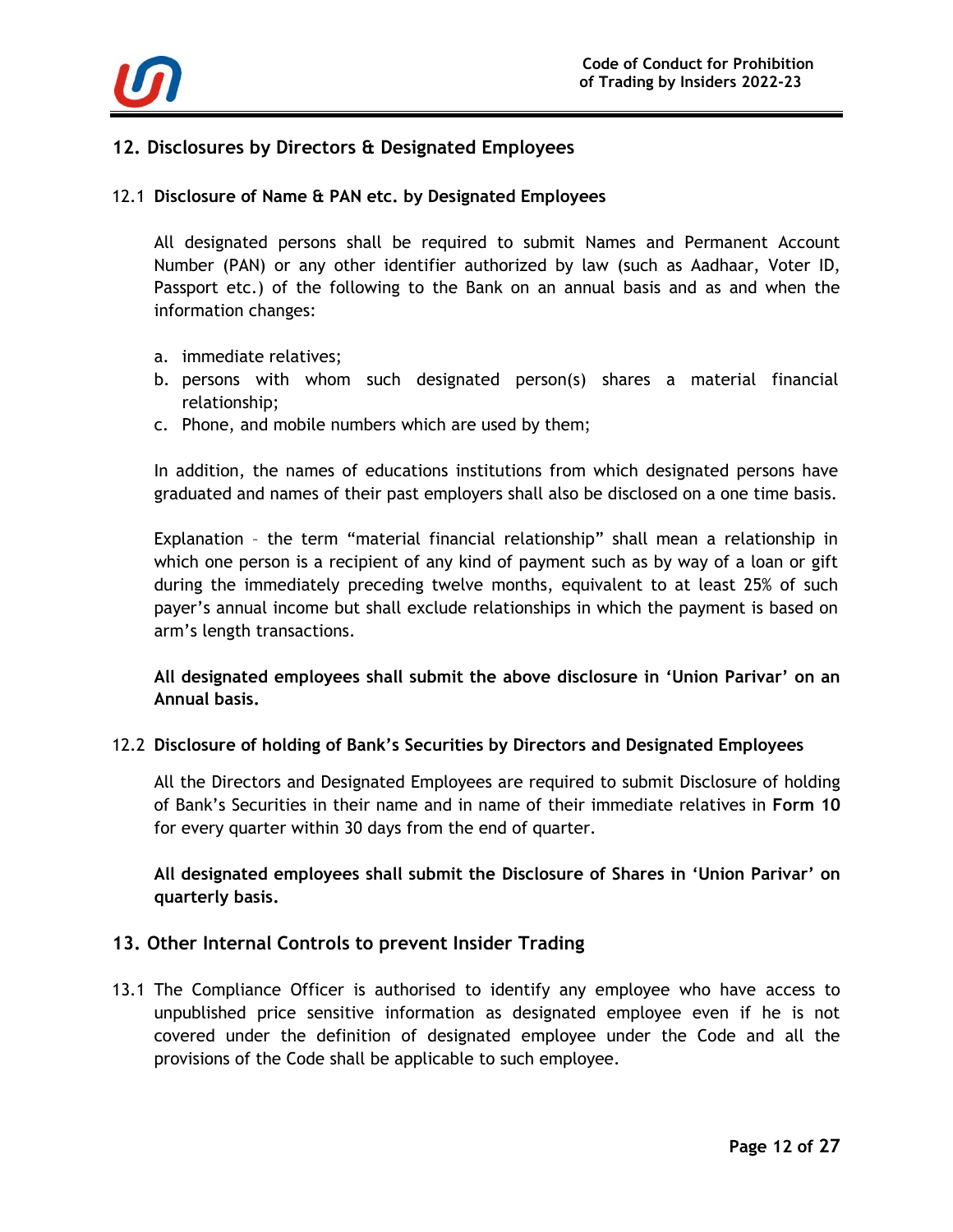

- 13.2 All the unpublished price sensitive information shall be identified by the Department Heads and its confidentiality shall be maintained as per the requirements of the Code.
- 13.3 Adequate restrictions shall be placed on communication or procurement of unpublished price sensitive information as required by these regulations.
- 13.4 Lists of all employees and other persons with whom unpublished price sensitive information is shared shall be maintained and confidentiality agreements shall be signed or notice shall be served to all such employees and persons.
- 13.5 All other relevant requirements specified under these regulations shall be complied with.
- 13.6 Periodic process review to evaluate effectiveness of such internal controls.
- **14. Code of Conduct to Regulate, Monitor and Report Trading by Designated Persons in securities of other companies for which Bank is acting as Intermediary or Fiduciary**
- 14.1 **Need-to-know:** All information obtained from the customers of the Bank as an intermediary or in banker-customer relationship shall be handled within the Bank on a need-to-know basis and no unpublished price sensitive information of the customers shall be communicated to any person except in furtherance of legitimate purposes, performance of duties or discharge of legal obligations.
- 14.2 **Restriction on Trading:** Designated person and their immediate relatives shall not trade in securities of a Company (listed or proposed to be listed on a stock exchange) when in possession of unpublished price sensitive information related to that Company. When a person who has traded in securities has been in possession of unpublished price sensitive information, his trades would be presumed to have been motivated by the knowledge and awareness of such information in his possession.

# 14.3 **List of Restricted Securities:**

14.5.1 All Credit verticals shall prepare a list of companies *(listed or in process of listing with a recognised stock exchange)* which are customers of the Bank and from whom Bank has received or may receive any unpublished price sensitive information during its dealing with the said Company. For e.g. Bank obtains unpublished price information (financial projections, orders in hand, details of new business line, sales achievements, unaudited financial results etc.) for sanctioning of a loan proposal of listed companies.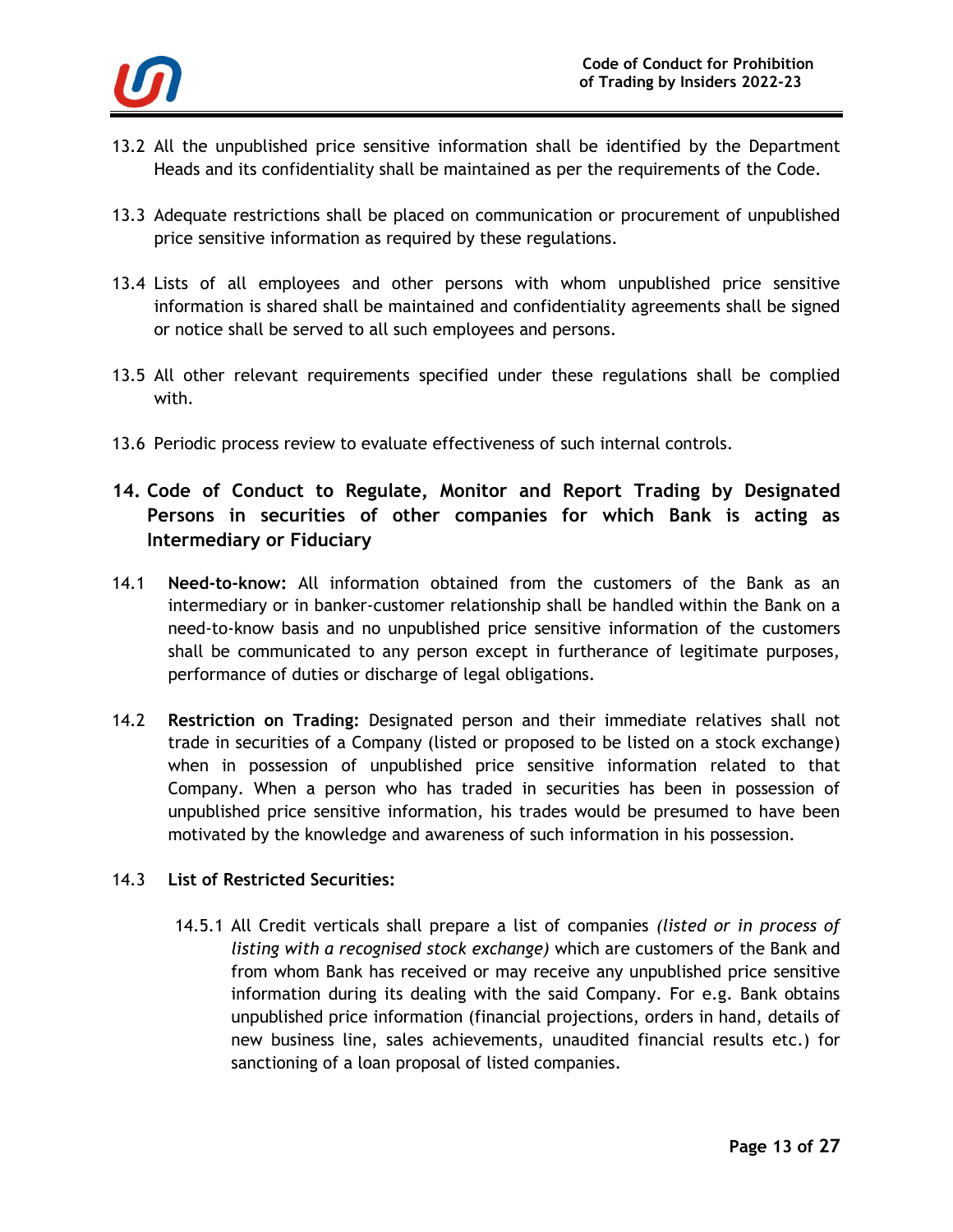

- 14.5.2 Credit Verticals shall update the said list on regular basis and forward the same to Compliance Officer.
- 14.5.3 The Compliance Officer shall confidentially maintain list of securities of such Companies as a "restricted list" which shall be used as the basis for approving or rejecting applications for pre-clearance of trades.
- 14.4 **Pre-Clearance of the Trade:** Designated persons may execute trades subject to compliance with this Code. Trading by designated persons shall be subject to preclearance by the Compliance Officer, if the value of the proposed trades in securities of any listed entity is more than **Rs. 10,00,000 (Rupees Ten Lakhs)** in a calendar quarter.
- 14.5 Designated person has to apply for pre-clearance of trades as per Para 10.3 to 10.6 of this Code.
- 14.6 Provisions of para 10.5 to 10.6 shall be applicable for such pre-clearance mutaismutandis.

### **15. Awareness among employees**

Investor Services Division, Board Secretariat with consultation with Human Resource Department shall develop mechanism to make employees aware of the duties and responsibilities attached to the receipt of Insider Information and the liability that attaches to misuse or unwarranted use of such information.

### **16. Online submission of Forms**

Department of Information Technology (DIT) in consultation with Human Resource Department and Compliance Officer shall evolve mechanism to enable Designated Employees to submit the forms required under this Code online in Union Parivar or any other software package as DIT may deem fit.

All designated employees shall submit the forms available in Union Parivar through online mode only and no physical forms will be accepted in such cases.

# **17. Penalty and punishment for contravention of code of conduct:**

Any Designated Person and any other person considered as an Insider who deals in securities or communicates any price sensitive information, in violation / contravention of the Code may be penalized by the Bank. The Bank may take appropriate disciplinary action including wage freeze, suspension, ineligibility for future participation in employee stock option plans,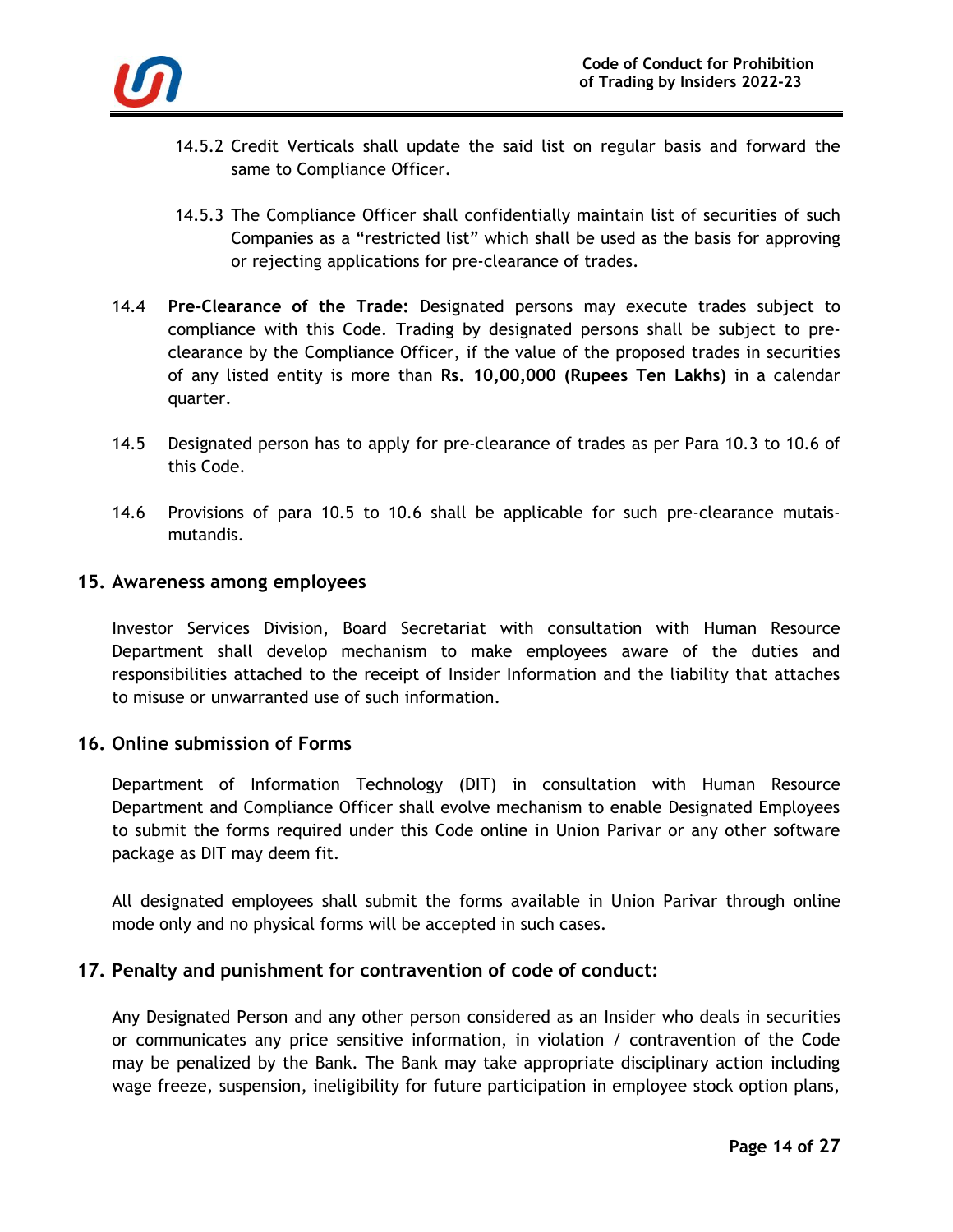

promotion process, imposition of penalty etc. Any amount collected under this clause shall be remitted to the Investor Protection and Education Fund of SEBI

Such a person shall also be subject to any action that may be taken by SEBI for violation of the Code.

# **18. Inquiry in case of leak/suspected leak of UPSI – Institutional Mechanism for Prevention of Insider Trading:**

Inquiry in case of leak / suspected leak of UPSI shall commence based on a written complaint received from any Insider, Designated Person, Connected Person, Fiduciary, Share Transfer Agent, Depositories, Stock Exchanges, regulatory /statutory authority or any official thereof.

The complaint must be genuine with adequate supporting data / evidence. If it is established that the allegation was made with a mala-fide intention or was not genuine, the Whistle Blower shall be subject to Disciplinary action by the Bank.

The Complaint in hard copy must be addressed to the MD & CEO of the Bank, mentioning the subject as "Leak of UPSI".

Within 5(five) working days of receipt of complaint, the MD & CEO shall write to the complainee intimating the details of the complaint received and advising him/her to give a written representation within 7 (seven) working days of receipt of letter.

Within 7(seven) working days of receipt of written representation in this regard from the complainee, the MD  $\&$  CEO shall proceed to investigate the matter and for this purpose, constitute an inquiry committee of three Chief General Managers.

During the course of investigation, the inquiry committee may call for such additional information as it deems fit. The Committee shall submit its report within 30 days to the MD  $\theta$ CEO together with its opinion.

MD & CEO shall accordingly report the same to the Audit Committee of the Bank, which in turn shall consider the matter and put forward its recommendation to the Board.

The Board, on receipt of such recommendation and after due review, if forms an opinion that the complainee is guilty of leak / suspected leak of UPSI, it will order for necessary disciplinary proceedings of the Bank and such incident and its results shall be promptly informed to the SEBI and Stock Exchanges. The said disciplinary action will be in addition to the penal provisions stated under SEBI (Prohibition of Insider Trading) Regulations, 2015 or any other statutory enactments, as applicable.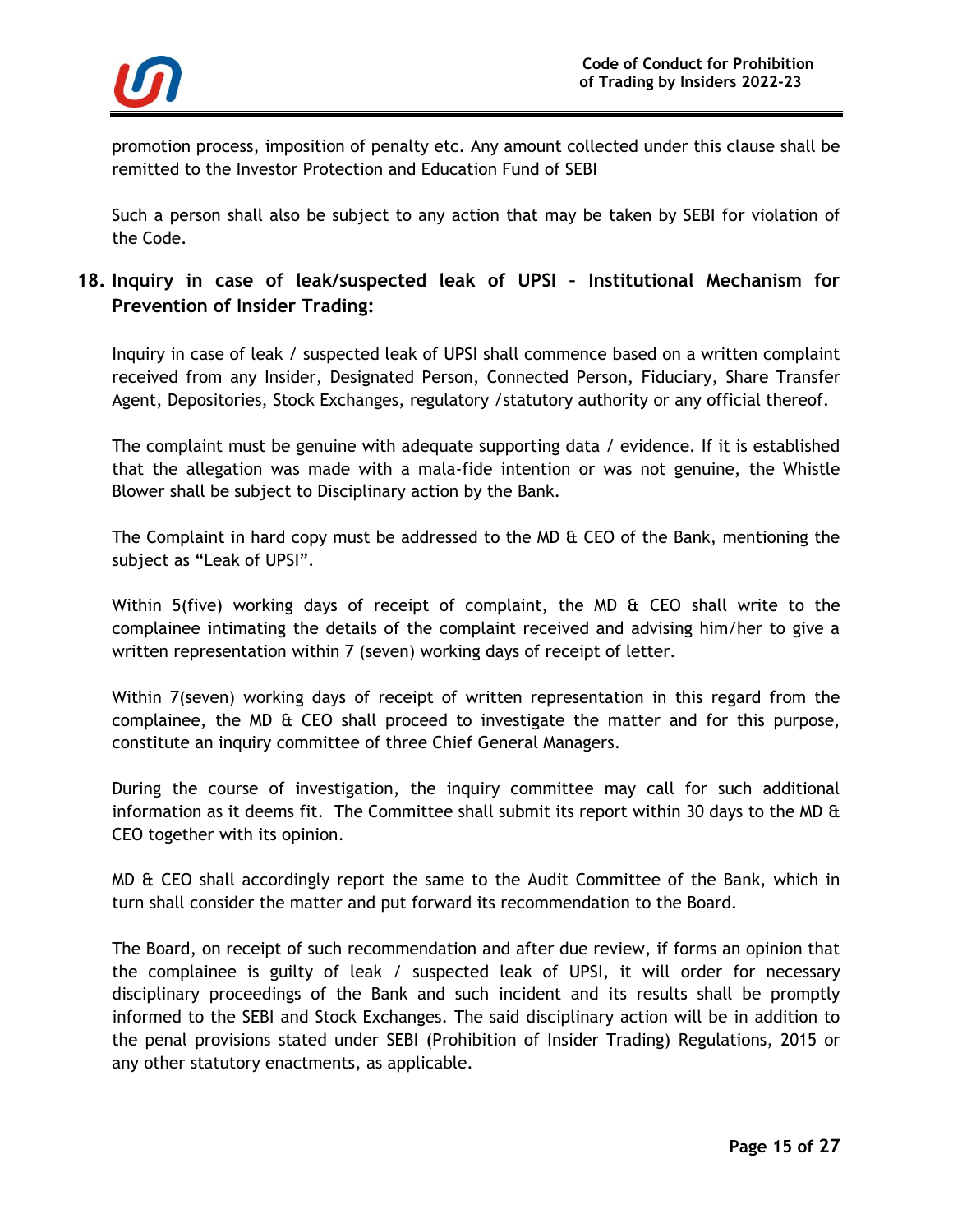

The Bank reserves the right of initiating the inquiry *suo moto* under this policy against any Insider or Designated persons, if it has reasons to believe that such person has leaked UPSI or suspected to leak UPSI.

If an inquiry has been initiated by the Bank in case of leak of unpublished price sensitive information or suspected leak of unpublished price sensitive information, the relevant intermediaries and fiduciaries shall be requested to co-operate with the Bank in connection with such inquiry conducted by the Bank.

### **19. Whistle Blower Policy**

The Bank has a whistle-blower policy and has made employees aware of such policy to enable employees to report instances of leak of unpublished price sensitive information. The policy is also available on the website of the Bank.

### **20. Information to the Audit Committee of the Board**

The Audit Committee the Board shall review compliance with the provisions of PIT regulations &this Code of Conduct at least once in a financial year and shall verify that the systems for internal control are adequate and are operating effectively.

# **21. Information to Stock Exchanges and SEBI in case of non-compliance**

The Bank / Compliance Officer shall promptly inform all violations of Regulations observed by them to Stock Exchanges where the shares of the Bank are traded and also to SEBI, in such form and manner as may be specified by the SEBI from time to time.

### **22. Disclosures**

- 22.1 This code and any amendments thereto shall be made available on the website of the Bank.
- 22.2 The Compliance Officer shall make all required disclosures to stock exchanges within the stipulated time as required in this Code.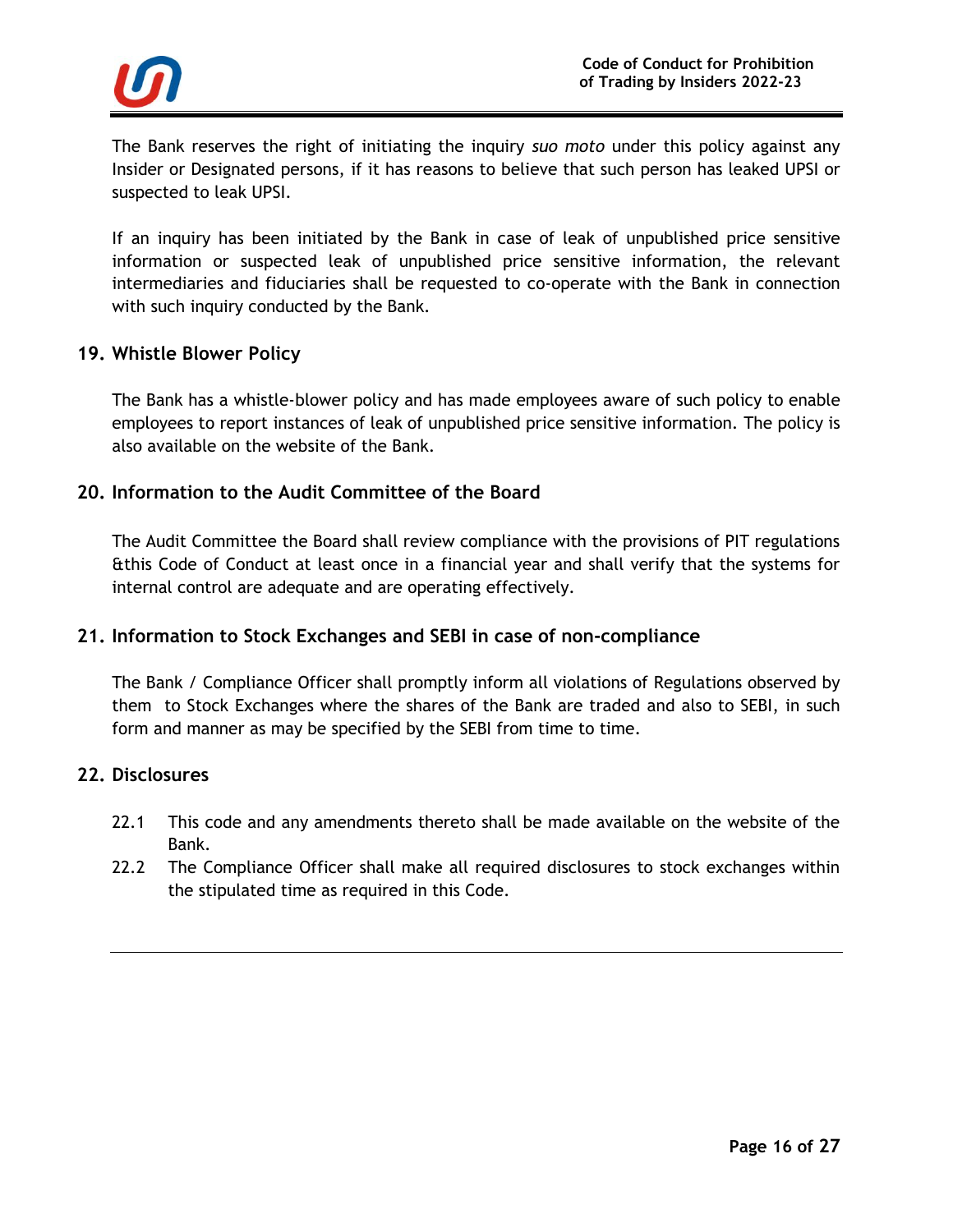

## **References:**

- 1. Securities and Exchange Board of India (Prohibition of Insider Trading) Regulations, 2015
- 2. SEBI Circular dated 09.02.2021 on Revised Disclosure Formats under SEBI (Prohibition of Insider Trading) Regulations, 2015
- 3. SEBI (Listing Obligations & Disclosure Requirements) Regulations, 2015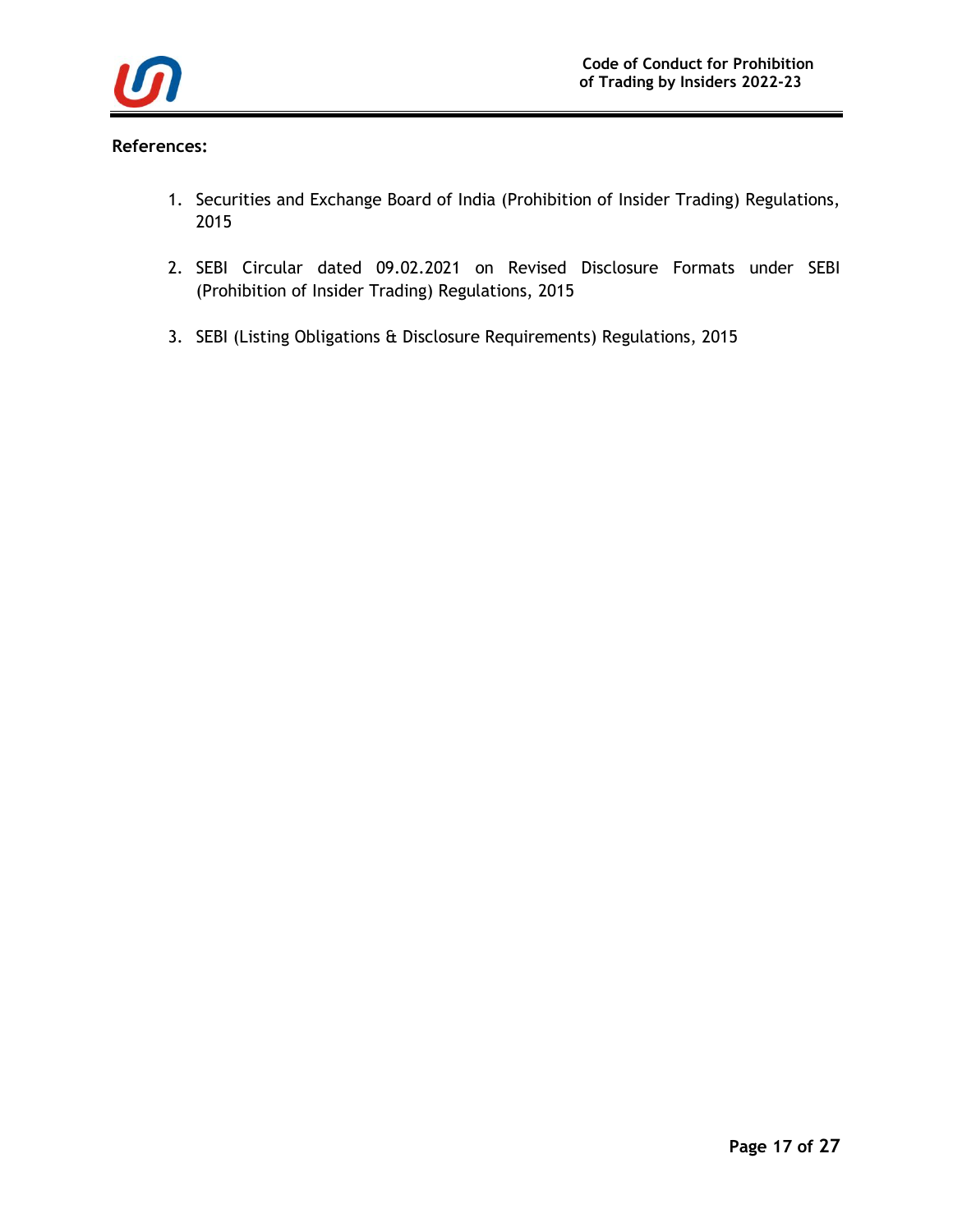

# **FORM - 1**

**APPLICATION FOR PRE-CLEARANCE OF TRADE IN BANK'S SECURITIES**

**(If the traded value of securities is more than Rs. 10 lakhs)**

**Date**: …………………………………

To,

The Compliance Officer, Union Bank of India

Dear Sir/Madam,

Pursuant to SEBI (Prohibition of Insider Trading) Regulations, 2015 and the Code of Conduct for Prohibition of Trading by Insiders of the Bank, I seek your approval to subscribe to/ purchase / sale / deal as an agent / principal in securities of the Bank in my name or on behalf of my immediate relatives as per the details given below:

| Name of Director / Designated Employee            |                |
|---------------------------------------------------|----------------|
| PF No. (in case of Designated Employees)          |                |
| Department                                        |                |
| Name of Relative & Relationship                   |                |
| (if transaction on behalf of immediate relatives) | Name: ________ |
|                                                   |                |
|                                                   | Relation:      |

| Nature of Transaction (Buy / Sell / Subscribe)         |  |
|--------------------------------------------------------|--|
| Type of Security                                       |  |
| No. of Securities                                      |  |
| <b>Market Price</b>                                    |  |
| Name of the Proposed Buyer/Seller                      |  |
| (for off-market trade)                                 |  |
| Date by which trade is proposed to be executed         |  |
| Folio No./DP ID & Client ID No. along with the name of |  |
| Depository                                             |  |
| Present Holding (No. of Securities)                    |  |

**I enclose herewith the Declaration in Form-2 duly signed by me.** I request you to kindly pre-clear the above transaction.

Yours faithfully,

(Signature)

**For Office Use only**

Form received on:

Verified on:

Verified by: Signature of Verifying Officer

**Approved / Declined**

**Compliance Officer**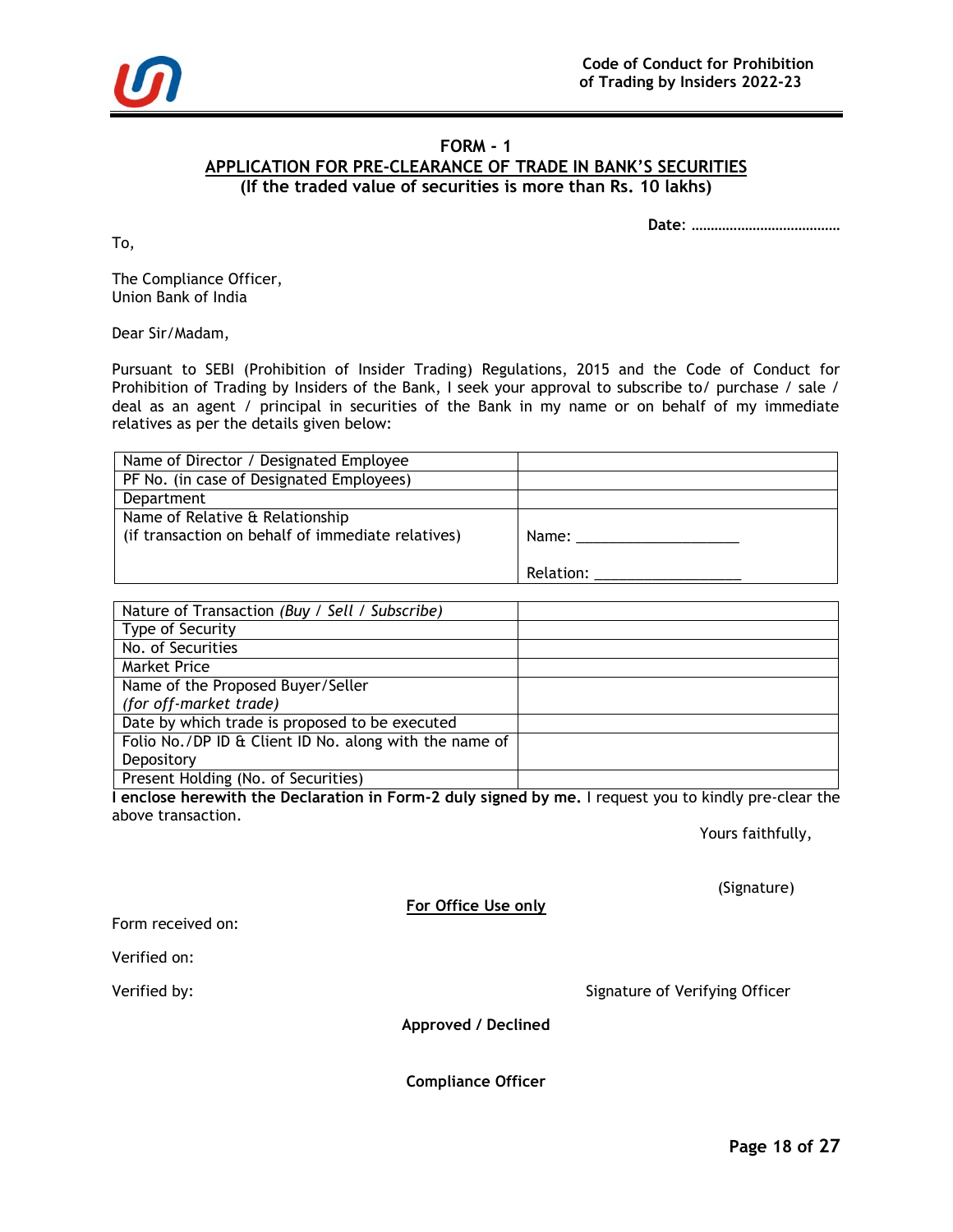

## **Form - 2**

# **UNDERTAKING TO BE SUBMITTED ALONG WITH APPLICATION FOR PRE-CLEARANCE**

**Date**: …………………………………

To,

The Compliance Officer, Union Bank of India

Dear Sir/Madam,

I, \_\_\_\_\_\_\_\_\_\_\_\_\_\_\_\_\_\_\_\_\_\_\_\_\_\_\_\_\_\_\_\_\_ a Director / Designated Employee of the Bank in relation to my application dated \_\_\_\_\_\_\_\_\_\_\_\_ for pre-clearance of the trade hereby declare & undertake that:

- a. I have no access to nor I am in possession of any unpublished price sensitive information at the time of signing this undertaking.
- b. In the event that I have In case, I get access to or receive any "Price Sensitive Information" after signing this undertaking but before the execution of the transaction for which approval is sought, I shall inform the Compliance Officer of the same in writing and shall completely refrain from trading in securities of the Bank until such information is made public.
- c. I have not contravened the Bank's Code of Conduct for Prohibition of Trading by Insiders and Code for Fair Disclosure of Unpublished Price Sensitive Information.
- d. In case the traded value exceeds Rs. 10 lakh or any such other value as may be specified, disclosures required under the Code of Conduct for Prohibition of Trading by Insiders will be immediately furnished by me.
- e. I hereby agree to indemnify and keep the Bank and its Board indemnified from and against all and any penalties/fines that may be imposed on them by the SEBI and/or any other Statutory Authorities as a result of violation by me of the Regulation of the Codes prescribed by the Bank.
- f. I hereby declare that I shall execute my order in respect of the securities for which preclearance is sought within one week after the approval is given. If the order is not executed within one week after the approval, I undertake to obtain fresh pre-clearance.
- g. I have not done any prior contra trade within the period of six months and shall not execute a contra trade for a period of 6 months from the date of current transaction.
- h. I have made full and true disclosure in the above matter.

 $\overline{\phantom{a}}$  , where  $\overline{\phantom{a}}$ (Signature)

Name of Designated Employee:\_\_\_\_\_\_\_\_\_\_\_\_\_\_\_\_\_\_\_\_\_

PF No: The contract of the contract of the contract of the Department: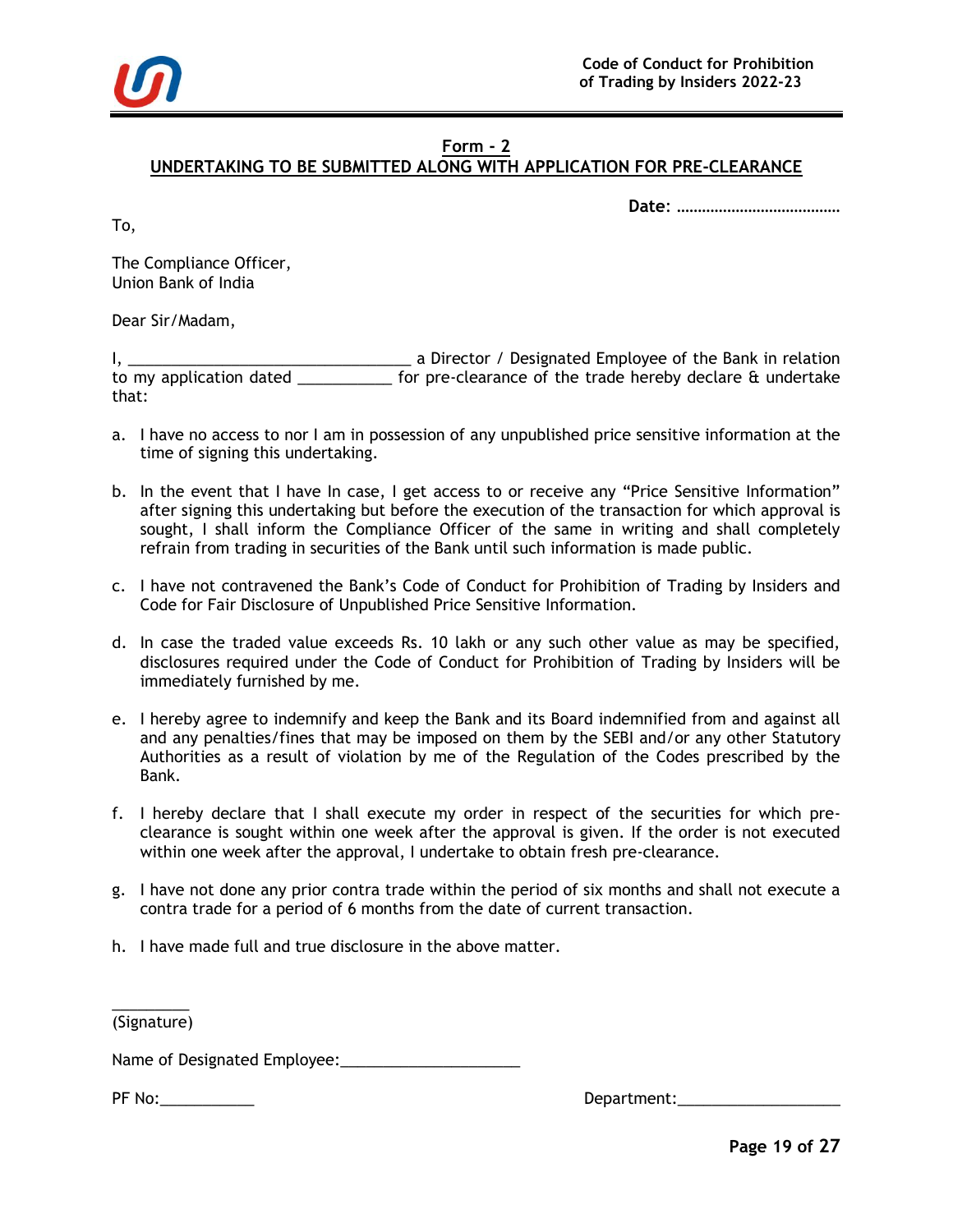

### **Form - 3 PRE-CLEARANCE ORDER**

| <b>Ref No.:</b> | Date: |
|-----------------|-------|
|                 |       |

To,

\_\_\_\_\_\_\_\_\_\_\_\_\_\_\_\_\_\_\_\_\_\_\_\_\_\_\_\_ \_\_\_\_\_\_\_\_\_\_\_\_\_\_\_\_\_\_\_\_\_\_\_\_\_\_\_\_

\_\_\_\_\_\_\_\_\_\_\_\_\_\_\_\_\_\_\_\_\_\_\_\_\_\_\_\_ \_\_\_\_\_\_\_\_\_\_\_\_\_\_\_\_\_\_\_\_\_\_\_\_\_\_\_\_

Dear Madam/Sir,

Ref: Your application dated \_\_\_\_\_\_\_\_\_\_\_\_\_ for pre-clearance of transaction for shares/securities of the Bank in your name / in the name of \_\_\_\_\_\_\_\_\_\_\_\_\_\_\_\_\_\_\_\_\_\_\_\_\_.

With reference to your application seeking pre-clearance of your transaction in shares of the Bank, we hereby accord our approval to the proposed transaction.

You may kindly note that pursuant to said Code of Conduct, the aforesaid transaction shall be executed within one week from the date of receipt of this approval letter, failing which, an application seeking pre-clearance to the proposed transaction together with undertaking in the prescribed format, shall be made afresh.

As stipulated in the Code of Conduct, you shall not execute a contra trade for a period of 6 months from the date of current transaction i.e. the securities purchased shall be held for a minimum period of six months from the date of acquisition and securities sold shall not be repurchased within a minimum period of six months from the date of sale.

Thanking you,

Yours faithfully,

For Union Bank of India

Compliance Officer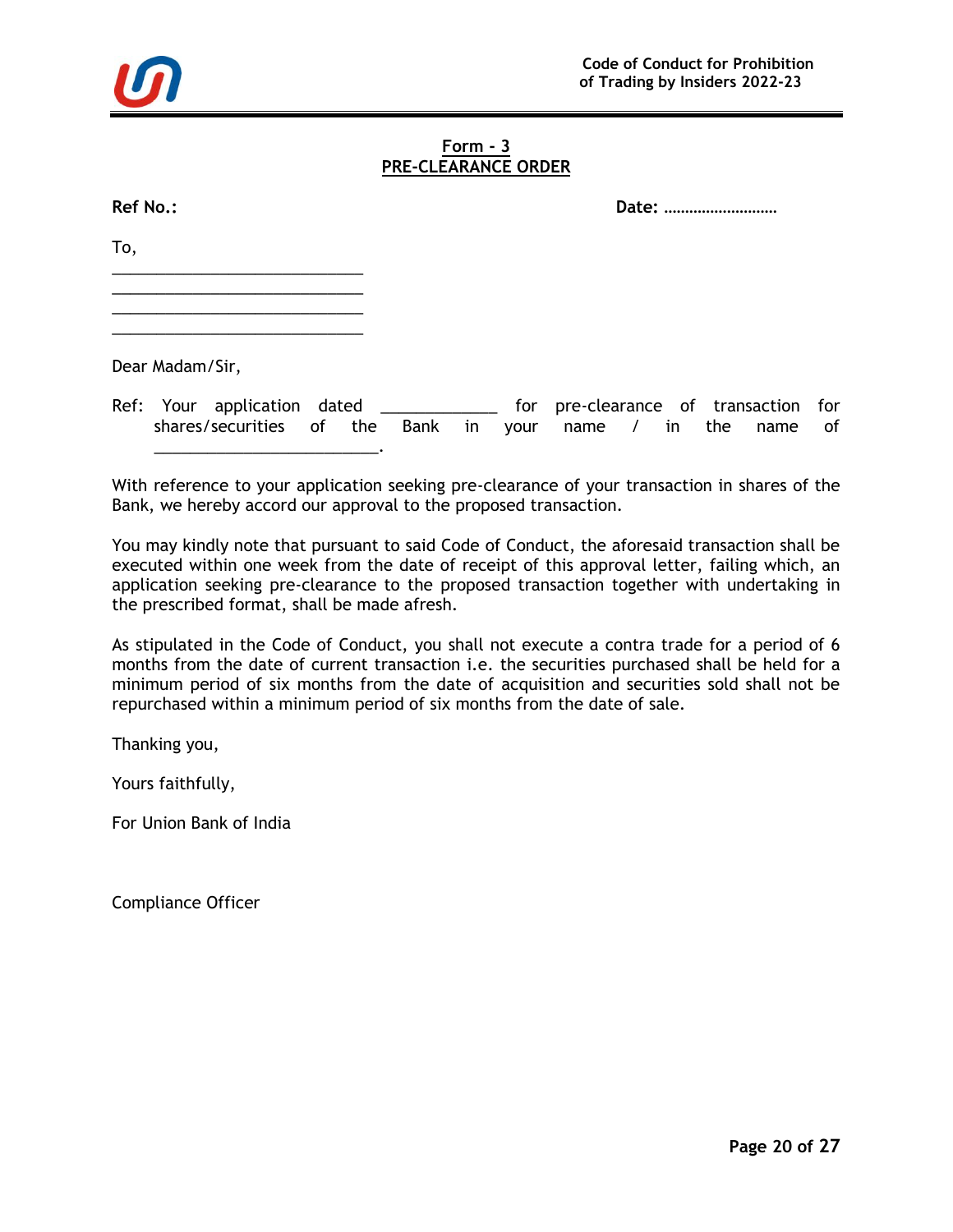### **Form – 4 CONFIRMATION OF EXECUTION OF TRADE INFORMATION REGARDING DECISION NOT TO EXECUTE THE DEAL**

**From:**

| Name of Director/Designated Employee |  |
|--------------------------------------|--|
| PF No.                               |  |
| PAN No.                              |  |
| Department                           |  |
| Location                             |  |

To,

The Compliance Officer, Union Bank of India

Dear Sir/Madam,

I hereby confirm that the execution of trade for which approval was granted on was completed on \_\_\_\_\_\_\_\_\_\_\_\_\_\_\_. Details of the transactions are given in Form-8 attached with this letter.

**OR**

I like to inform you that due to the reasons mentioned here below, I will not be executing the trade for which pre-clearance was granted vide order no. \_\_\_\_\_\_\_\_\_\_\_\_ dated \_\_\_\_\_\_\_\_\_\_\_\_\_\_\_\_\_

\_\_\_\_\_\_\_\_\_\_\_\_\_\_\_\_\_\_\_\_\_\_\_\_\_\_\_\_\_\_\_\_\_\_\_\_\_\_\_\_\_\_\_\_\_\_\_\_\_\_\_\_\_\_\_\_\_\_\_\_\_\_\_\_\_\_\_\_\_\_\_\_\_\_\_\_\_\_\_\_\_ \_\_\_\_\_\_\_\_\_\_\_\_\_\_\_\_\_\_\_\_\_\_\_\_\_\_\_\_\_\_\_\_\_\_\_\_\_\_\_\_\_\_\_\_\_\_\_\_\_\_\_\_\_\_\_\_\_\_\_\_\_\_\_\_\_\_\_\_\_\_\_\_\_\_\_\_\_\_\_\_\_

\_\_\_\_\_\_\_\_\_\_\_\_\_\_\_\_\_\_\_\_\_\_\_\_\_\_\_\_\_\_\_\_\_\_\_\_\_\_\_\_\_\_\_\_\_\_\_\_\_\_\_\_\_\_\_\_\_\_\_\_\_\_\_\_\_\_\_\_\_\_\_\_\_\_\_\_\_\_\_\_\_ *(Strike out whichever is not applicable)*

Place:

Date: (Signature)

*Encl.: Duly filled in and signed Form - 8*

For Office Use only

Form received on:

Verified on:

Compliance Officer: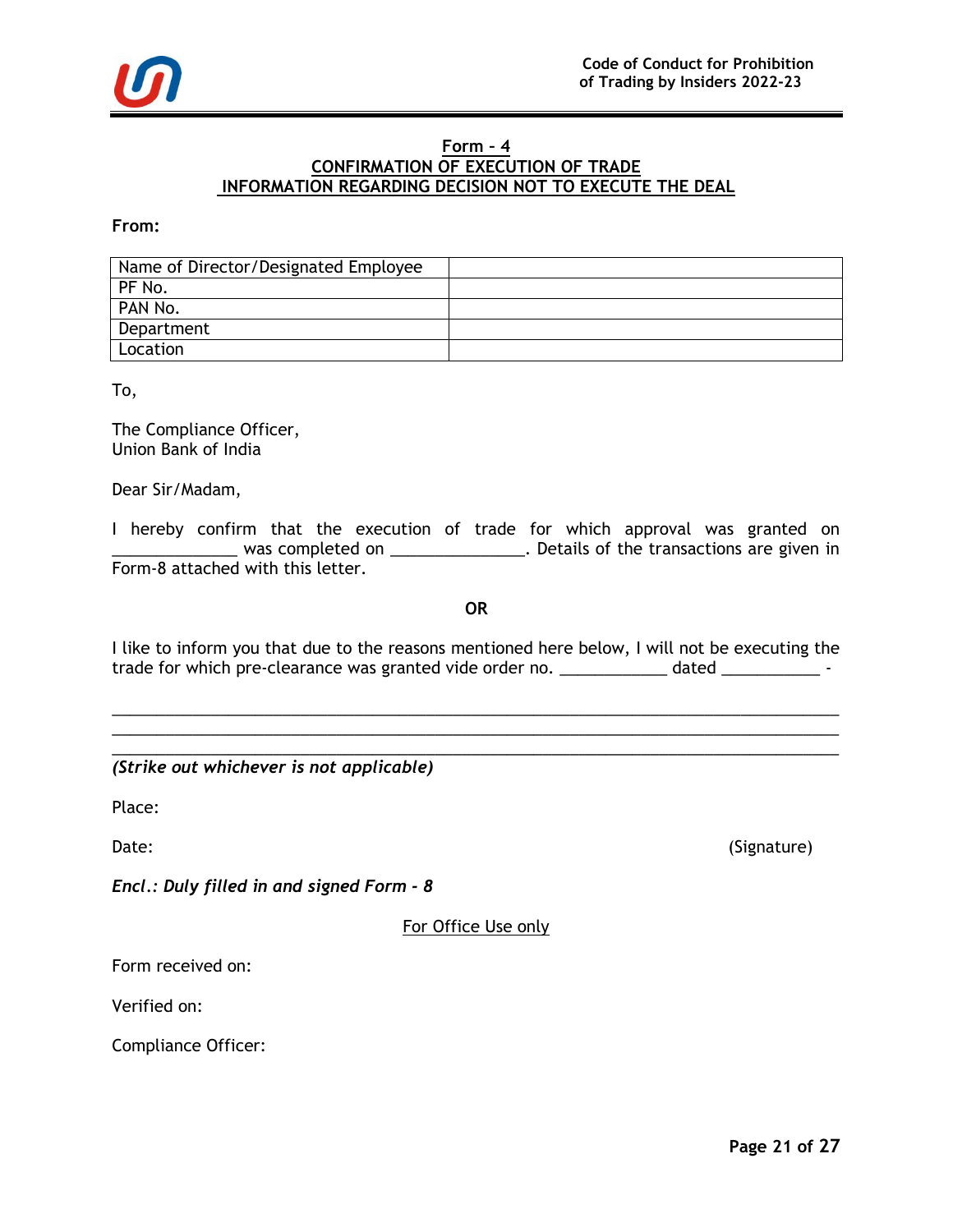

# **FORM - 5**

# **APPLICATION FOR SEEKING PERMISSION FOR CONTRA TRADE WITHIN 6 MONTHS**

**From**:

| Name of Director/Designated Employee |  |
|--------------------------------------|--|
| PF No.                               |  |
| PAN No.                              |  |
| Department                           |  |

**To,** 

The Compliance Officer, Union Bank of India

Dear Sir/Madam,

Pursuant to SEBI (Prohibition of Insider Trading) Regulations, 2015 and the Code of Conduct for Prohibition of Trading by Insiders of the Bank, approval to trade in \_\_\_\_\_\_\_\_\_\_\_\_\_\_\_ (Nature of Bank's Securities) was given to me/my immediate relative \_\_\_\_\_\_\_\_\_\_\_\_\_\_\_\_ (Name of Relative) vide your order no. \_\_\_\_\_\_\_\_\_\_\_\_\_\_\_\_\_\_ dated \_\_\_\_\_\_\_\_\_\_\_\_\_\_.

I desire to deal in the said shares on account of \_\_\_\_\_\_\_\_\_\_\_\_\_\_\_\_\_\_\_\_\_\_\_\_\_\_\_\_\_\_\_\_\_\_\_\_ (give reasons) and request you to allow me to execute a contra trade of \_\_\_\_\_\_\_\_\_ (Nature & Number of securities).

Thanking you,

(Name of the Applicant)

For Office Use only

Form received on:

Verified on:

Compliance Officer: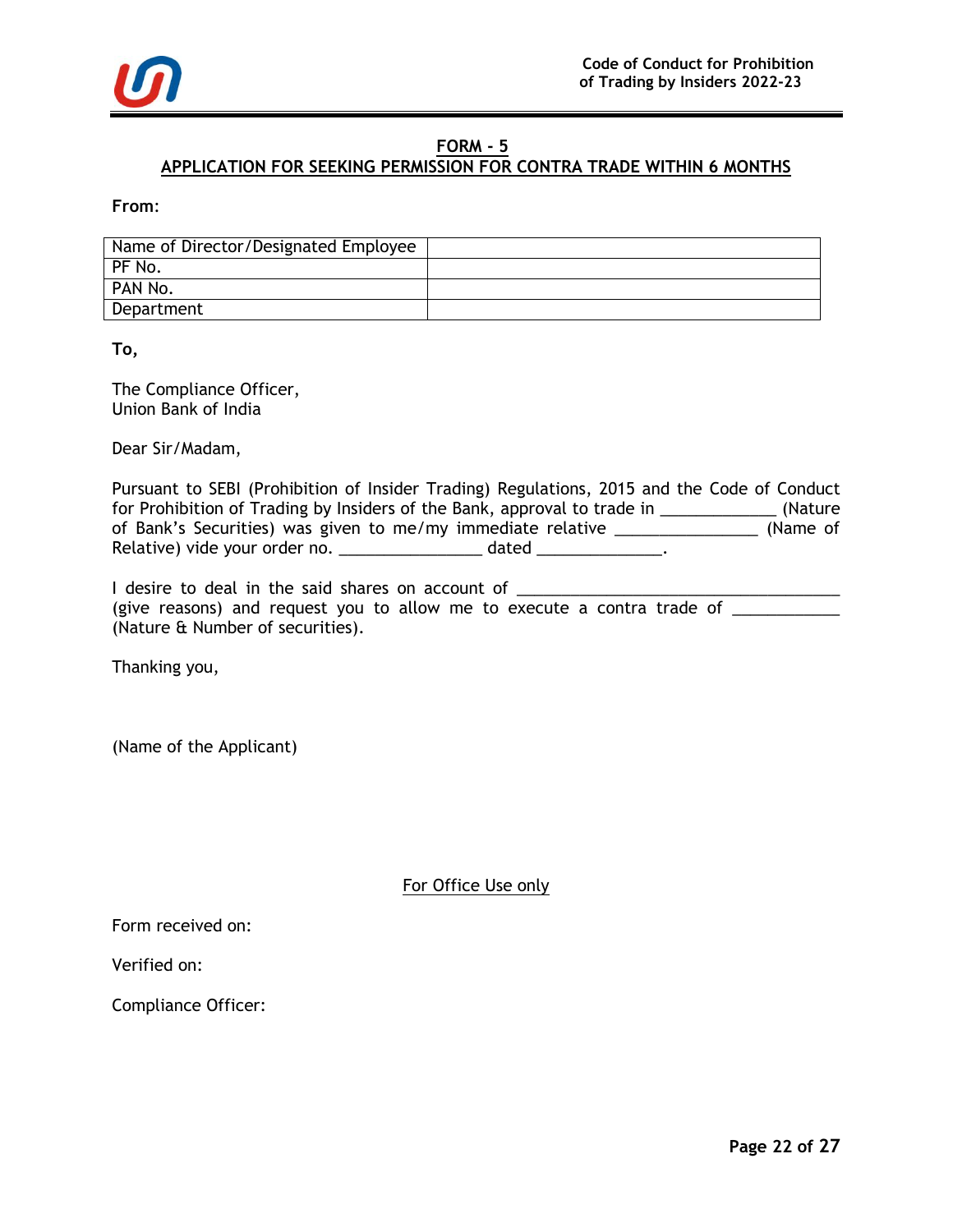

### **Form - 6**

## **APPROVAL FOR EXECUTING CONTRA TRADE WITHIN 6 MONTHS**

**Ref No.: Date: ………………………**

To,

\_\_\_\_\_\_\_\_\_\_\_\_\_\_\_\_\_\_\_\_\_\_\_\_\_\_\_\_ \_\_\_\_\_\_\_\_\_\_\_\_\_\_\_\_\_\_\_\_\_\_\_\_\_\_\_\_

\_\_\_\_\_\_\_\_\_\_\_\_\_\_\_\_\_\_\_\_\_\_\_\_\_\_\_\_ \_\_\_\_\_\_\_\_\_\_\_\_\_\_\_\_\_\_\_\_\_\_\_\_\_\_\_\_

Dear Madam/Sir,

Ref: Your application dated \_\_\_\_\_\_\_\_\_\_\_\_\_\_ for seeking permission for contra trade

With reference to your application seeking approval for execution of contra trade within 6 months of transaction for which pre-clearance was given, we hereby accord our approval to the contra trade considering the reason mentioned by you as a special case.

You may kindly note that the aforesaid transaction shall be executed within one week from the date of receipt of this approval letter, failing which, an application seeking approval for contra trade shall be made afresh.

Thanking you,

Yours faithfully,

For Union Bank of India

Compliance Officer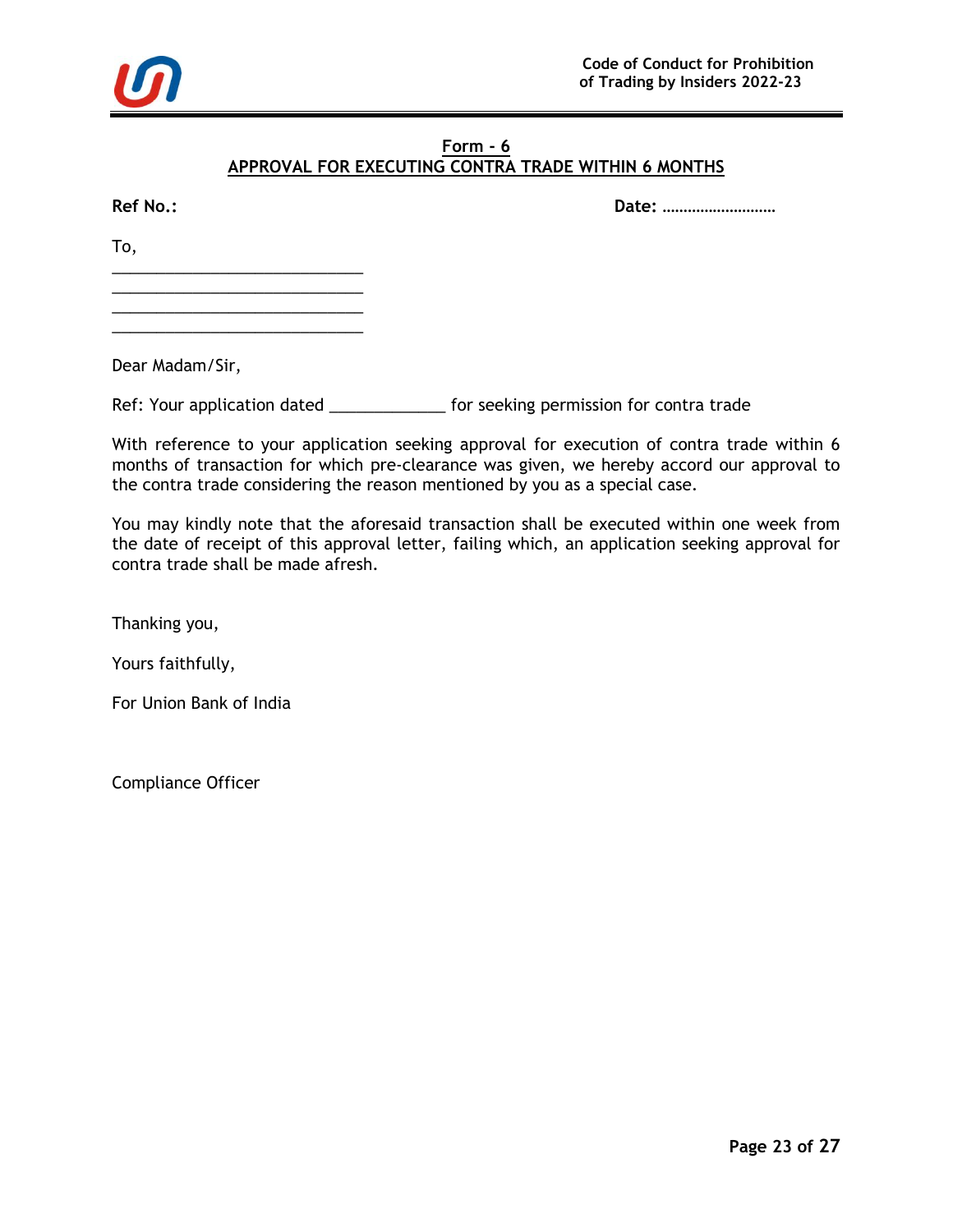

### **FORM – 7**

# **DISCLOSURE OF HOLDING OF SECURITIES OF BANK ON APPOINTMENT**

# **(As on the date of appointment to be submitted within seven days of appointment)**

To, The Compliance Officer, Union Bank of India

Pursuant to SEBI (Prohibition of Insider Trading) Regulations, 2015 and the Code of Conduct for Prohibition of Trading by Insiders of the Bank, I am here below submitting the Initial Disclosure of my as well as my immediate relatives' holdings of Bank's securities:

| Name, PAN No.,                    | Category of      | Date of    | Securities held at the  | $%$ of |        | Open Interest of the Future   |                               | Open Interest of the                 |                |                                |          |  |
|-----------------------------------|------------------|------------|-------------------------|--------|--------|-------------------------------|-------------------------------|--------------------------------------|----------------|--------------------------------|----------|--|
| CIN/DIN & address                 | Person           | appointmen | time of becoming        | Share- |        | contracts held at the time of |                               | Option Contracts held at the time of |                |                                |          |  |
| with contact nos. (Promoters/mem) |                  | t of       | l Promoter or member of |        | holdin |                               | becoming Promoter/member of   |                                      |                | becoming Promoter/member of    |          |  |
|                                   | ber of the       | Director   | Promoter group/         |        | g      |                               | Promoter group/appointment of |                                      |                | Promoter group/ appointment of |          |  |
|                                   | Promoter group/  | /KMP       | appointment of          |        |        |                               | Director/KMP                  |                                      |                | Director/KMP                   |          |  |
|                                   | KMP / Directors/ | OR Date of | Director/KMP            |        |        |                               |                               |                                      |                |                                |          |  |
|                                   | immediate        | becoming   | Type of security        | No.    |        | Contract                      | Number                        | Notional                             | Contract       | <b>Number</b>                  | Notional |  |
|                                   | relative to/     | Promoter/  | (For eg. -Shares,       |        |        | <b>Specifications</b>         | of units                      | value in                             | Specifications | of units                       | value in |  |
|                                   | others etc.)     | member of  | Warrants,               |        |        |                               | <i>(contracts)</i>            | Rupee                                |                | <i>(contracts)</i>             | Rupee    |  |
|                                   |                  | Promoter   | Convertible             |        |        |                               | * lot size)                   | terms                                |                | * lot size)                    | terms    |  |
|                                   |                  | group      | Debentures,             |        |        |                               |                               |                                      |                |                                |          |  |
|                                   |                  |            | Rights                  |        |        |                               |                               |                                      |                |                                |          |  |
|                                   |                  |            | entitlements            |        |        |                               |                               |                                      |                |                                |          |  |
|                                   |                  |            | etc.)                   |        |        |                               |                               |                                      |                |                                |          |  |
|                                   |                  |            |                         |        |        |                               |                               |                                      |                |                                |          |  |
|                                   |                  |            |                         |        |        |                               |                               |                                      |                |                                |          |  |

| Add more rows if necessary. |             |
|-----------------------------|-------------|
| Place:                      |             |
| Date:                       | (Signature) |

Name: \_\_\_\_\_\_\_\_\_\_\_\_\_\_\_\_\_\_\_\_\_\_\_\_\_\_\_\_\_\_

Please submit the following additional details in case of employees:

Designation: \_\_\_\_\_\_\_\_\_\_\_\_\_\_\_\_\_\_

PF No.: \_\_\_\_\_\_\_\_\_\_\_\_\_\_\_\_\_\_\_\_\_\_

Department: \_\_\_\_\_\_\_\_\_\_\_\_\_\_\_\_\_

**Page 24 of 27**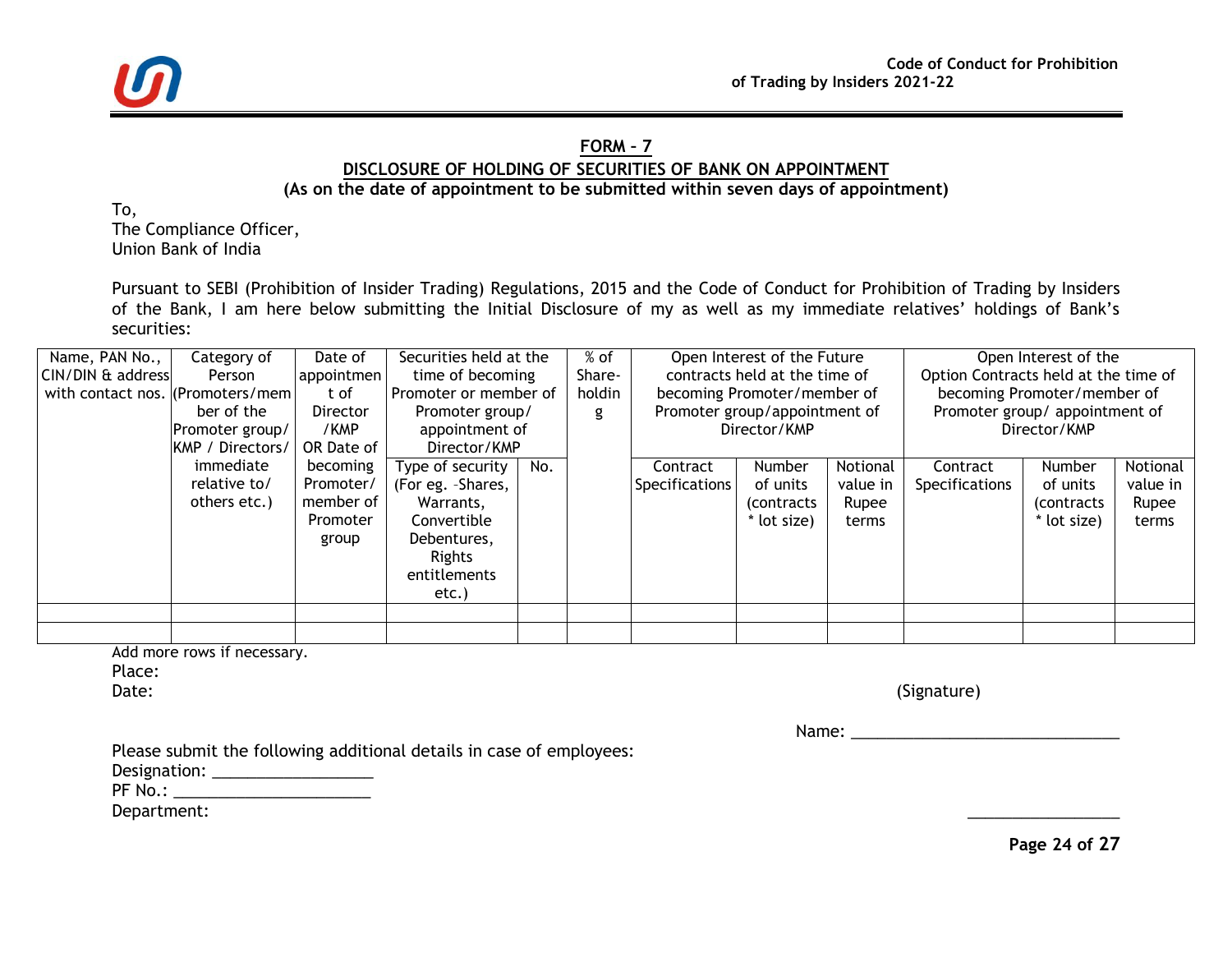

#### **FORM - 8**

#### **CONTINUAL DISCLOSURE OF HOLDING OF SECURITIES OF BANK BY DESIGNATED PERSONS**

(Regulation 7(2) read with Regulation 6(2) of the SEBI (Prohibition of Insider Trading) Regulations, 2015)

Disclosure to be submitted with two trading days from the date of transaction or the date when aggregate transaction

(purchase and sales) exceeds Rs. 10.00 lakhs in a quarter)

**Name of the Company: Union Bank of India**

**ISIN of the Company: INE692A01016**

**Details of change in holding of Securities of Promoter, member of Promoter group, designated person or Director of a listed company and immediate relatives of such persons and other such persons as mentioned in Regulation 6(2).**

| Name,     | Categ   |            | Securities held |                   | Securities |     |                      | Securities held post |         | Date of     |                 | Date                         | Mode of      | Trading in derivatives (Specify |              |        |          |      |          | Exchange  |
|-----------|---------|------------|-----------------|-------------------|------------|-----|----------------------|----------------------|---------|-------------|-----------------|------------------------------|--------------|---------------------------------|--------------|--------|----------|------|----------|-----------|
| PAN No.,  | ory of  |            | prior to        | acquired/Disposed |            |     | acquisition/disposal | allotment            |         | οf          | acquisiti       | type of contract, Futures or |              |                                 |              |        |          | on   |          |           |
| CIN/DIN   | Perso   |            | acquisition/    |                   |            |     |                      |                      |         | advice/     |                 | intima                       | on $/$       |                                 | Options etc) |        |          |      |          | which the |
| & address |         |            | disposal        |                   |            |     |                      |                      |         | acquisition |                 | tion                         | disposal     |                                 |              |        |          |      |          | trade was |
| with      | (Prom   |            |                 |                   |            |     |                      |                      |         |             | (on<br>to<br>οf |                              |              |                                 |              |        | executed |      |          |           |
| contact   | oters/  |            |                 |                   |            |     |                      |                      |         | shares/     |                 | Bank                         | market       |                                 |              |        |          |      |          |           |
| nos.      | memb    |            |                 |                   |            |     |                      |                      |         | sale of     |                 |                              | /pub         |                                 |              |        |          |      |          |           |
|           | er of   |            |                 |                   |            |     |                      |                      |         | shares      |                 |                              | lic/         |                                 |              |        |          |      |          |           |
|           | promo   |            |                 |                   |            |     |                      |                      |         | specify     |                 |                              | rights/      |                                 |              |        |          |      |          |           |
|           | ter     | Type of    | No. & % of      | Type of           | No.        | Val | Transa               | Type of              | No. & % | From        | $\overline{10}$ |                              | preferen     | Type                            | Contra       |        | Buy      |      | Sell     |           |
|           | group   | security   | shareholdi      | security          |            | ue  | ction                | security             | οf      |             |                 |                              | tial         | οf                              | ct           |        |          |      |          |           |
|           | /desig  | (For eg. - | ng              | (For eg.          |            |     | Type                 | (For eg. -           | shareho |             |                 |                              | offer /      | cont                            | Specifi      |        |          |      |          |           |
|           | nated   | Shares,    |                 |                   |            |     | (Buy/S               | Shares,              | lding   |             |                 |                              | off          | ract                            | cation       |        |          |      |          |           |
|           | perso   | Warrant,   |                 | Shares,           |            |     | ale/Ple              | Warrants,            |         |             |                 |                              | market/      |                                 |              | Notion | No.      | Noti | No.      |           |
|           | n/      | Convertib  |                 | Warrants          |            |     | dge/Re               | Convertible          |         |             |                 |                              | Inter-se     |                                 |              | al     | of units | onal | of units |           |
|           | Direct  | le         |                 | Conve-            |            |     | voke/l               | Debentures,          |         |             |                 |                              | transfer,    |                                 |              | Value  | (contra  | Valu | (contrac |           |
|           | ors/i   | Debentur   |                 | rtible            |            |     | nvoke)               | Rights               |         |             |                 |                              | <b>ESOPS</b> |                                 |              |        | cts      | e    | ts       |           |
|           | mmed    | es, Rights |                 | Debentu           |            |     | Others               | entitlement          |         |             |                 |                              | $etc.$ )     |                                 |              |        | * lot    |      | * lot    |           |
|           | iate    | Entitleme  |                 | res,              |            |     |                      | s etc.)              |         |             |                 |                              |              |                                 |              |        | size)    |      | size)    |           |
|           | relativ | nts etc.)  |                 | Rights            |            |     | Please               |                      |         |             |                 |                              |              |                                 |              |        |          |      |          |           |
|           | es/ot   |            |                 | entitleet         |            |     | specify              |                      |         |             |                 |                              |              |                                 |              |        |          |      |          |           |
|           | hers    |            |                 | C.                |            |     |                      |                      |         |             |                 |                              |              |                                 |              |        |          |      |          |           |
|           | etc)    |            |                 |                   |            |     |                      |                      |         |             |                 |                              |              |                                 |              |        |          |      |          |           |
|           |         |            |                 |                   |            |     |                      |                      |         |             |                 |                              |              |                                 |              |        |          |      |          |           |
|           |         |            |                 |                   |            |     |                      |                      |         |             |                 |                              |              |                                 |              |        |          |      |          |           |

Place:

Date: (Signature)

Name of Director/Designated Employee: \_\_\_\_\_\_\_\_\_\_\_\_\_\_\_\_\_\_\_\_\_\_\_\_\_\_\_\_\_\_

Please submit the following additional details in case of employees:

Designation: \_\_\_\_\_\_\_\_\_\_\_\_\_\_\_\_\_\_ PF No.: \_\_\_\_\_\_\_\_\_\_\_\_\_\_\_\_\_\_\_\_\_\_ Department: \_\_\_\_\_\_\_\_\_\_\_\_\_\_\_\_\_

**Page 25 of 27**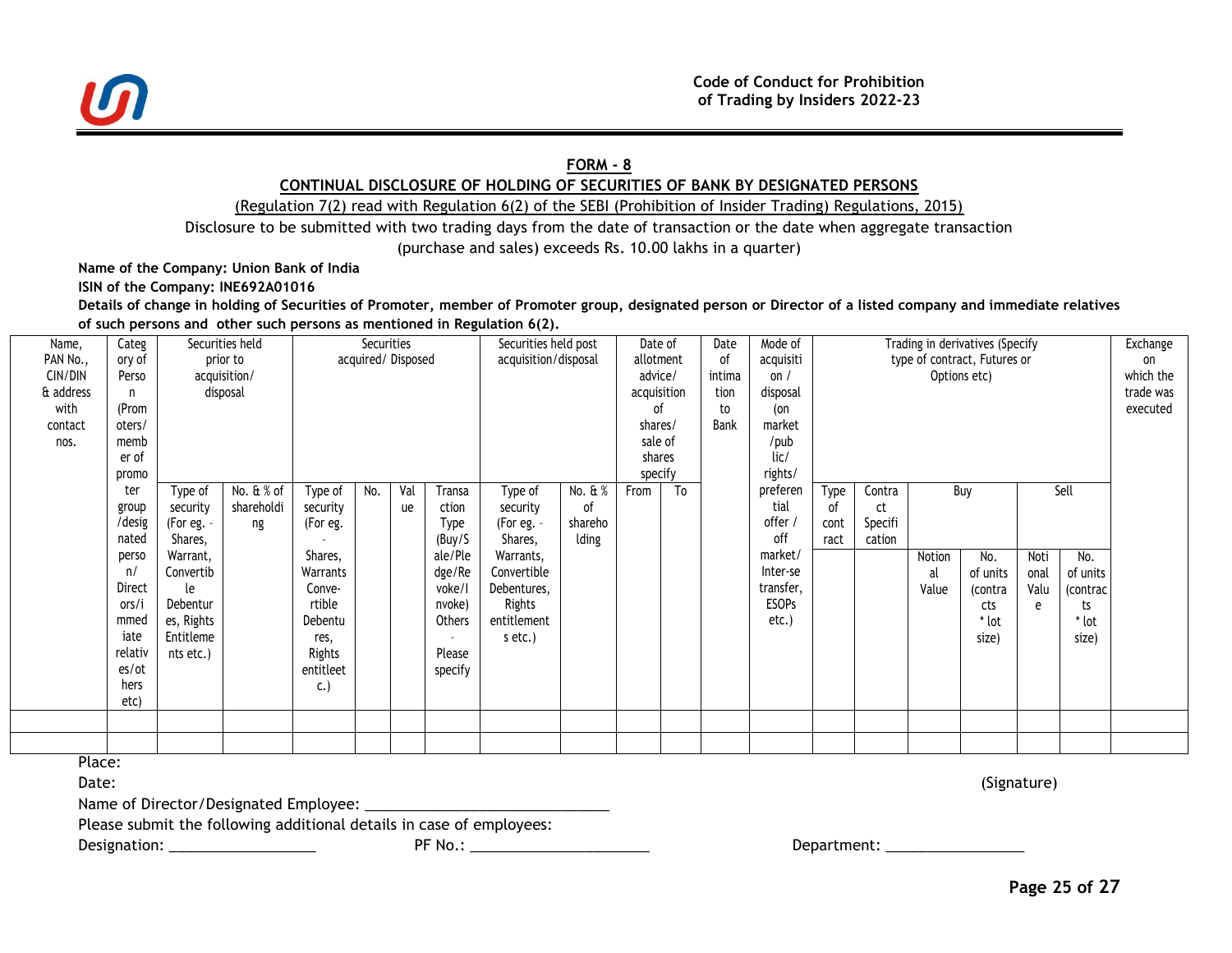

# **FORM - 9 CONTINUAL DISCLOSURE OF HOLDING OF SECURITIES OF BANK BY CONNECTED PERSONS**

#### **Name of the Company: Union Bank of India ISIN of the Company: INE692A01016**

| Name,       | Connect  | Securities held |       |           |     | Securities        |             | Securities held post  |           | Date of                                          |                        | Date  | Mode of      |      |       | Trading in derivatives (Specify |              |         |       | Exchan |
|-------------|----------|-----------------|-------|-----------|-----|-------------------|-------------|-----------------------|-----------|--------------------------------------------------|------------------------|-------|--------------|------|-------|---------------------------------|--------------|---------|-------|--------|
| PAN No.,    | ion with | prior to        |       |           |     | acquired/Disposed |             | acquisition/ disposal | allotment | οf<br>type of contract, Futures or<br>acquisitio |                        |       |              |      | ge on |                                 |              |         |       |        |
| CIN/DIN     | compan   | acquisition/    |       |           |     |                   |             |                       |           |                                                  | advice/<br>intim<br>n/ |       |              |      |       |                                 | Options etc) |         |       | which  |
| & address   |          | disposal        |       |           |     |                   |             |                       |           | acquisition                                      |                        | ation | disposal     |      |       |                                 |              |         | the   |        |
| оf          |          |                 |       |           |     |                   |             |                       |           | οf                                               |                        | to    | (on          |      |       |                                 |              |         |       | trade  |
| connected   |          |                 |       |           |     |                   |             |                       |           | shares/                                          |                        | Bank  | market       |      |       |                                 |              |         |       | was    |
| persons, as |          |                 |       |           |     |                   |             |                       |           | sale of                                          |                        |       | /public/     |      |       |                                 |              |         |       | execut |
| identified  |          |                 |       |           |     |                   |             |                       |           | shares                                           |                        |       | rights/      |      |       |                                 |              |         |       | ed     |
| by the      |          |                 |       |           |     |                   |             |                       |           | specify                                          |                        |       | preferenti   |      |       |                                 |              |         |       |        |
| Bank        |          | Type of         | No.   | Type of   | No. | Value             | Transa-     | Type of               | No. & %   | From                                             | To                     |       | al           | Typ  | Cont  | Buy                             |              | Sell    |       |        |
| with        |          | security        | $E$ % | security  |     |                   | ction       | security              | οf        |                                                  |                        |       | offer / off  | e of | ract  | Notional                        | No.          | Notiona | No.   |        |
| contact     |          | (For eg. -      | 0f    | (For eg.  |     |                   | <b>Type</b> | (For eg.-             | sharehol  |                                                  |                        |       | market/      | con  | Spec  | Value                           | of units     | l Value | 0f    |        |
| nos.        |          | Shares,         | share | Shares,   |     |                   | (Buy/Sal    | Shares,               | ding      |                                                  |                        |       | Inter-se     | trac | ifica |                                 | (contra      |         | units |        |
|             |          | Warrants,       | holdi | Warrants  |     |                   | e/Pledg     | Warrants,             |           |                                                  |                        |       | transfer,    |      | tion  |                                 | cts * lot    |         | (cont |        |
|             |          | Convertible     | ng    | Conve-    |     |                   | e/Revok     | Convertible           |           |                                                  |                        |       | <b>ESOPs</b> |      |       |                                 | size)        |         | racts |        |
|             |          | Debentures,     |       | rtible    |     |                   | e/Invok     | Debentures,           |           |                                                  |                        |       | $etc.$ )     |      |       |                                 |              |         | * lot |        |
|             |          | Rights          |       | Debenture |     |                   | e)          | Rights                |           |                                                  |                        |       |              |      |       |                                 |              |         | size) |        |
|             |          | Entitlement     |       | , Rights  |     |                   |             | Entitlement           |           |                                                  |                        |       |              |      |       |                                 |              |         |       |        |
|             |          | $etc.$ )        |       | Entitleme |     |                   |             | $etc.$ )              |           |                                                  |                        |       |              |      |       |                                 |              |         |       |        |
|             |          |                 |       | ntetc.)   |     |                   |             |                       |           |                                                  |                        |       |              |      |       |                                 |              |         |       |        |
|             |          |                 |       |           |     |                   |             |                       |           |                                                  |                        |       |              |      |       |                                 |              |         |       |        |
|             |          |                 |       |           |     |                   |             |                       |           |                                                  |                        |       |              |      |       |                                 |              |         |       |        |

Add more rows if necessary.

Note: In case of options, notional value shall be calculated based on premium plus strike price of options

Place:

Date: (Signature)